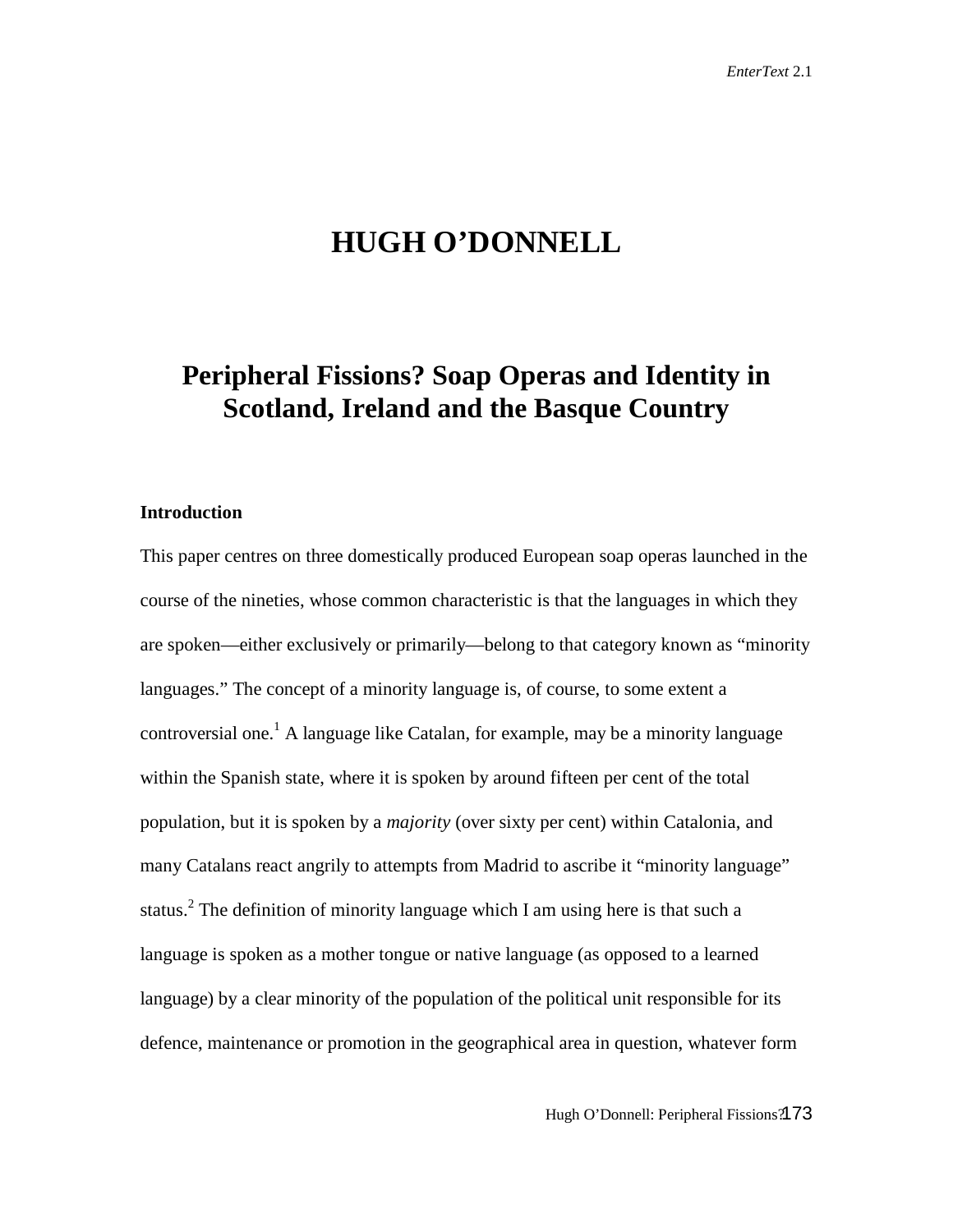that political unit might take. Using this definition, the three languages in question here— Gaelic in Scotland, Irish in the Republic of Ireland and Basque (euskara) in the Basque Country (Euskadi)—clearly enjoy minority status whether the political unit in question be defined as a "region" in the cases of Scotland or the Basque Country, or a nation-state as in the case of the Republic of Ireland, being spoken by around one, two and five per cent of the population of those units respectively.

The three productions covered in this paper are the Gaelic-language production *Machair* in Scotland, the Irish-language production *Ros na Rún* in Ireland, and the Basque-language production *Goenkale* in the Basque Country ("machair" is a type of grassland bordering on a sandy beach, "ros na rún" translates into English as both "headland of secrets" and "headland of sweethearts," and "goenkale" is a name given in Basque to a street which goes up a hill). The Basque case is introduced here to operate as a control in order to minimise the possibility of reaching over-hasty conclusions regarding either the Scottish or Irish cases by focussing exclusively on their relative status as "nation state" and "region" and thereby failing to place them within a broader perspective. As regards their language use, while *Machair* always included a certain amount of English in every episode, and all Gaelic was subtitled for non-Gaelic-speaking viewers, both *Goenkale* and *Ros na Rún* are entirely in their respective minority languages, though a subtitled version of the latter can also be obtained.

These three productions have had varying fates. Launched in 1993, *Machair* went out once a week on a seasonal basis and, after a triumphal and highly promising start, ran somewhat fitfully for a further six years before finally petering out rather ignominiously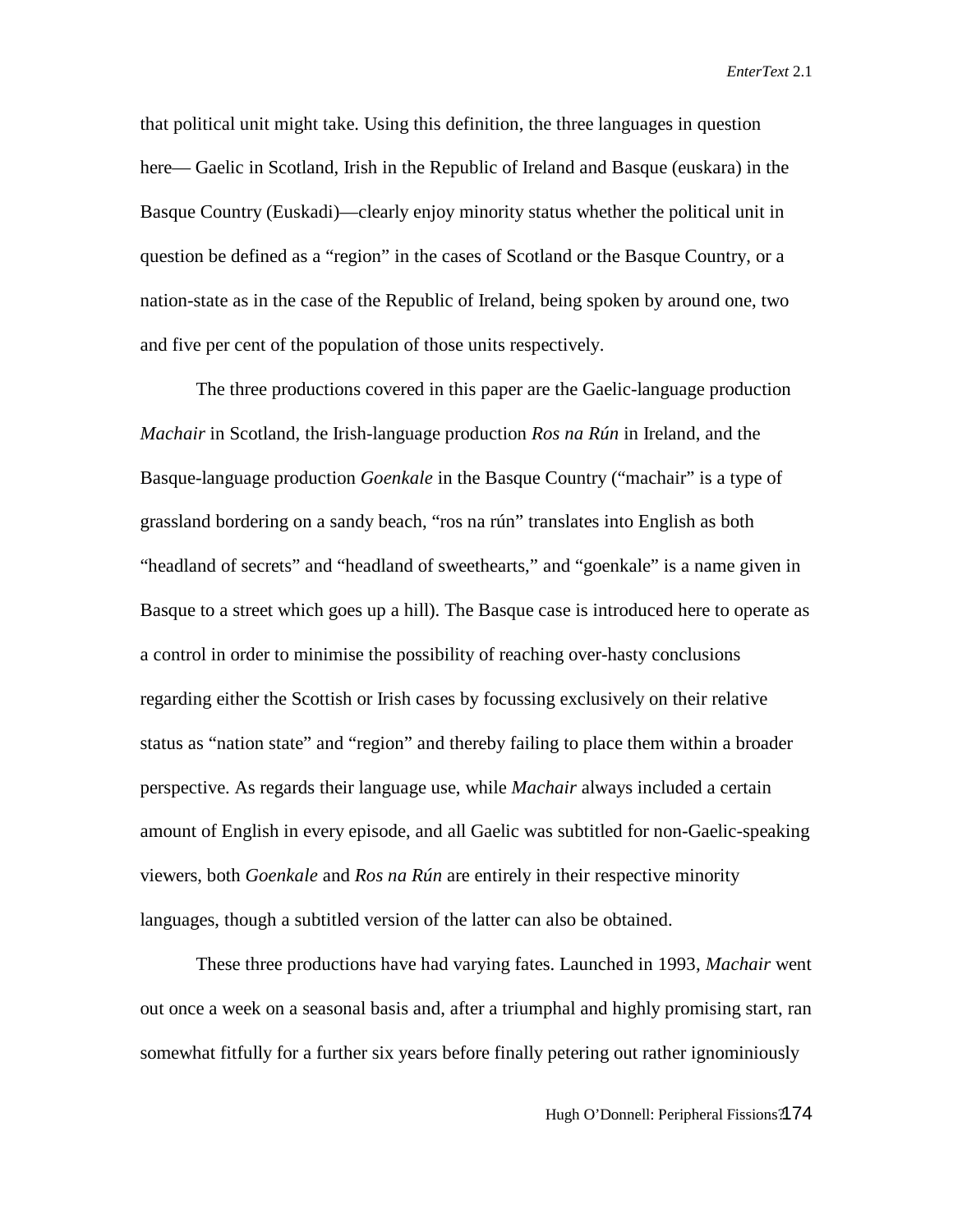in 1999. *Goenkale* was launched in 1994 on a five-day-a-week seasonal basis, and is still running to this day, having now clocked up well over a thousand episodes. Following a brief outing in 1992, *Ros na Rún* started in earnest as a genuine soap opera in 1996 on a twice-a-week basis, and is also still continuing. Of the three, *Machair* had by far the highest production values and, with its extensive location shooting on Harris, was also by a large margin the most expensive to produce (see below). The main focus of this article will be an attempt to explain why, despite these apparent "technical" advantages, it failed to thrive in the long term while the other two much more "bargain-basement" productions are continuing to flourish.

(There are, of course, other minority-language soap operas in Europe, such as the long-running *Pobol y Cwm* in Wales which began in 1974,<sup>3</sup> but I have chosen to concentrate on these three due to the relative closeness of their starting dates. The Galician-language *Mareas vivas* in Galicia, Spain,<sup>4</sup> does not qualify as a minoritylanguage soap using the criteria outlined here.)

#### **Theoretical Framework**

The theoretical framework within which this analysis will be developed is, broadly speaking, neo-Gramscian hegemony theory, a framework whose applicability to soap operas in general I argued for in detail in an earlier analysis of the new European soaps of the 1990s.<sup>5</sup> My starting premise is, therefore, not only that all culture is political, but that in contemporary western societies culture—in particular popular culture—is the main arena in which political (or more precisely ideological) struggle takes place on a day-to-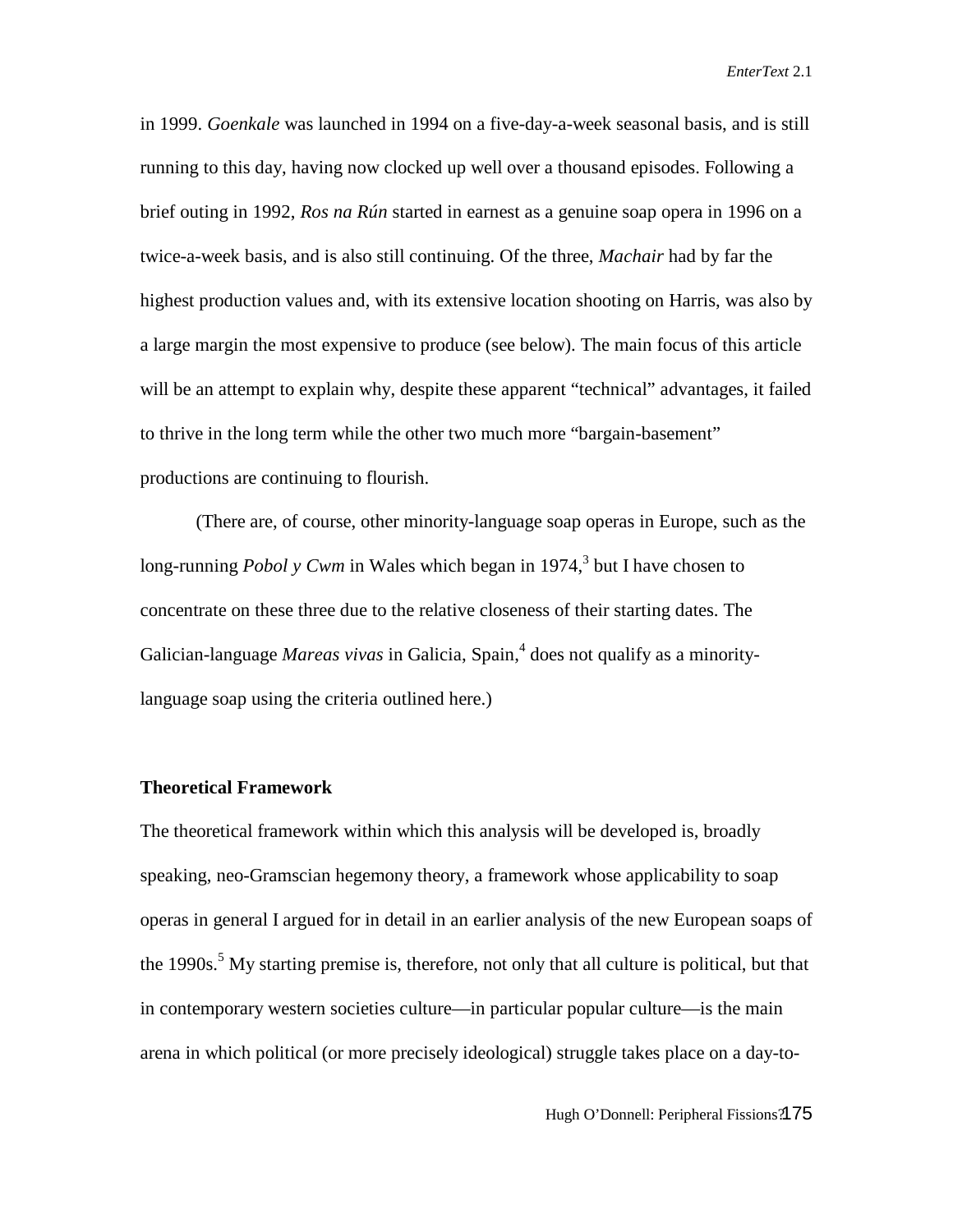day basis (hence the particular appropriateness of such an approach to the study of soaps). It is necessary first, therefore, briefly to consider the three countries studied— Ireland, Scotland and the Basque country—as polities. In the following sections, I will be dealing with such concepts as the nation and the state, and indeed what is often called "national identity." My use of these terms does not, of course, imply any acceptance of "nations" or "national identity" as something which unequivocally exists in any material or taken-for-granted way, let alone in any kind of essentialist fashion. Though the concept of "national identity" is a deep-rooted and indeed powerful one in contemporary societies in both political and cultural practice, it emerges from and is sustained by a complex set of both discourses and practices by which it is overdetermined and which are fundamentally contingent in nature. They—and the "national identity" which they sustain (and which, therefore, certainly "exists" to that extent)—are, like all discourses and practices, sites of ongoing negotiation and contestation, and are therefore the bearers of multiple and often conflicting meanings, and are susceptible to change.<sup>6</sup>

### **The Political Situation**

The Republic of Ireland has, of course, been an independent state since 1922 (a situation which has not, however, prevented the continuation of strong economic and cultural influences from the UK, above all England). Despite having achieved and consolidated its own statehood on a political level, discourses of uncompleted nationhood—of nationhood as an unfinished product—still circulate reasonably widely (if now mostly informally). These mainly take the form of irredentist claims on the Six Counties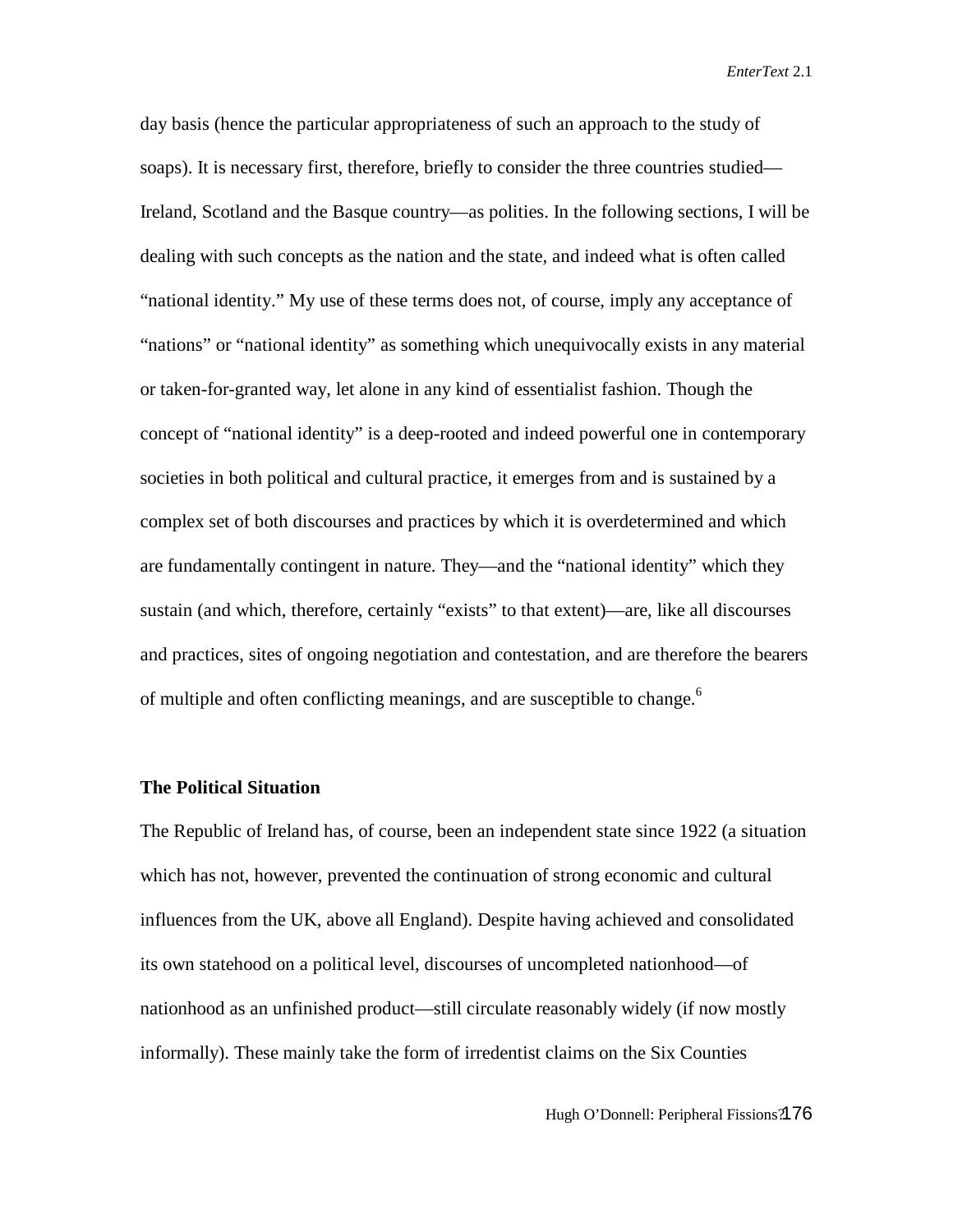which—despite the relatively recent official abandonment of such claims at a political level—nonetheless continue to be extant in both the Republic of Ireland and among certain sections of the population of Northern Ireland.

The Basques belong to the category sometimes referred to as "stateless nations," in other words, groups enjoying a strong sense of individual (or differential) nationality—of which language is often an important factor<sup>7</sup>—but lacking their own state apparatus, and indeed being incorporated within a much larger state which at least some members of the stateless nation will to some extent perceive as alien. As a result of the political processes taking place in Spain since the death of Franco in 1975, the Basque Country now has significant experience of devolved powers—specifically since 1980, if we take the date of the first autonomous elections as our starting point  $8$ —its so-called "autonomous" parliament having control over a wide range of issues, including crucially for this paper—education. A strong sense of uncompleted or truncated nationhood can also be found in certain areas of Basque culture and politics—the feeling of belonging to a greater non-integrated Basque "nation" some members of which are physically located in the neighbouring Spanish region of Navarre (Nafarroa) and above all French Basque Country (Iparralde), both of these regions being at least partly Basquespeaking. Indeed, it is these three areas together which constitute the so-called Euskal Herria, the Basque name for the territory of the whole Basque nation, as opposed to Euskadi (the Spanish Basque Country), the name of merely one of its components.

Scotland has also been a "stateless nation" since 1707, and has only recently achieved any kind of devolved status with the setting up of the Scottish Parliament in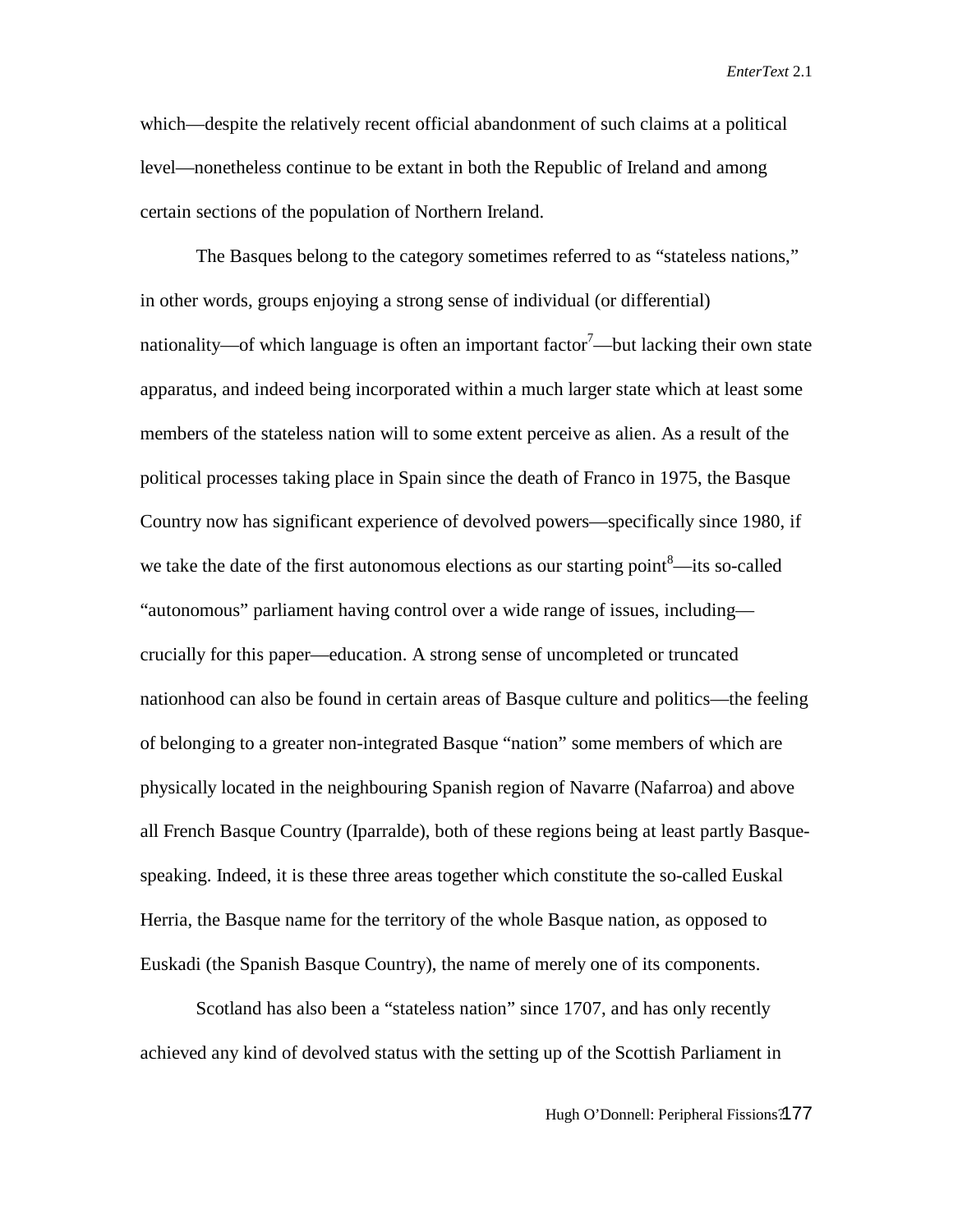1997. There is no sense of national "amputation" in Scottish culture, no feeling that any part of the Scottish nation has yet to be integrated into the homeland, and there is therefore no irredentism of any kind, official or unofficial. There is, however, a strong and if anything increasing sense of national difference and indeed of nationhood reasserted, and discourses of eventual, if not impending statehood, circulate widely in Scottish society.<sup>9</sup>

## **The Linguistic Situation**

English is by far the dominant language in Ireland, and is the language of all its major cities. Genuinely native speakers of Irish are limited mostly to areas along the west coast, the so-called Gaeltacht. Since official sources relating to minority-language speakers often use rather loose categories which conflate various levels of fluency and thereby tend to overstate the number of native speakers, reliable figures can be difficult to come by, but the figure of sixty thousand—or around two per cent of the population—appears to be a generally accepted one.<sup>10</sup> Despite its weak numerical status, however, Irish has historically been linked, as part of a clearly defined political project, to notions of both cultural distinctiveness and of nationhood—particularly in the so-called period of nationalist consensus from the late nineteen-twenties until the late nineteen-fifties<sup>11</sup>—and is an obligatory subject in Irish schools to this day. Even now it is seen as an important part of what is currently understood as Irish distinctiveness: as Iarfhlaith Watson points out, "To many the perpetuation of Irish is fundamental to the survival of the concept of national identity."<sup>12</sup> Thus the visitor arriving at Dublin airport, for example, is faced with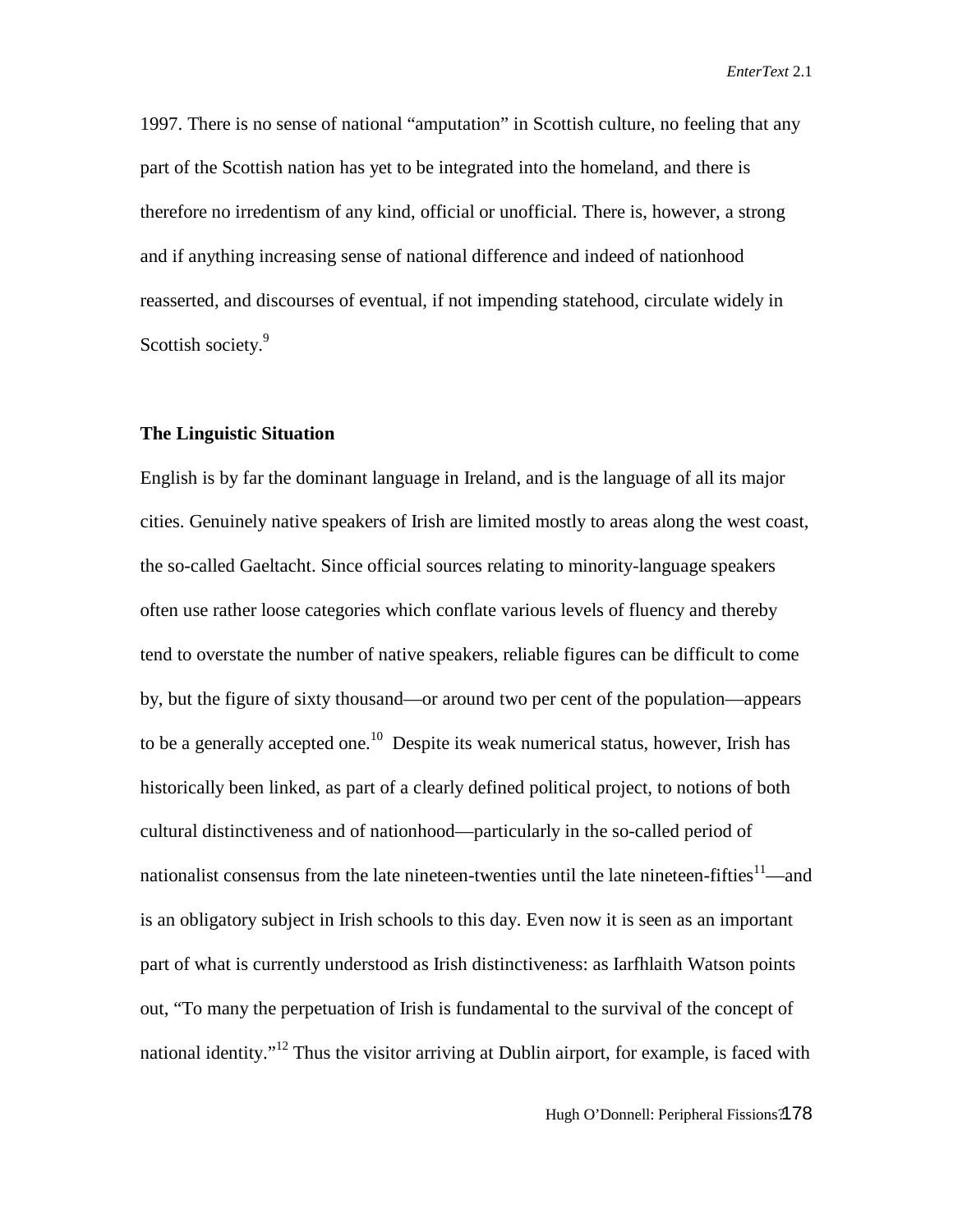the apparently contradictory situation whereby a significant mobilisation of Irish in the sphere of official (as opposed to more broadly public) communication in street signs, traffic information and the like, appears to co-exist easily with the near-impossibility of finding anyone actually speaking this language, and all general public information and communication is in English. But the contradiction is only apparent. The function of this highly visible deployment of Irish is not to communicate linguistically with an Irishspeaking community, but to ideologically signal difference, elsewhereness, specifically non-Englishness/Britishness, despite the ubiquity of the actual shared language. Although its health outside the Gaeltacht appears to be a cause of more or less on-going concern in the Irish media, and young people in particular often express their frustration at being obliged to learn this language (invariably the subject of press comment as the publication of yearly exam results draws near), the preservation of Irish enjoys high levels of support in Irish society, particularly among the older generations.<sup>13</sup>

Castilian (or Spanish) is also very much the dominant language in the Basque Country—and is absolutely dominant in the large cities, where Basque died out in the early years of the twentieth century<sup>14</sup>—and there are virtually no monolingual Basque speakers at all, the few that remain being confined to the very old. Nonetheless Castilian is less hegemonic than English in Ireland and Scotland. Basque is still spoken as a native language by around twenty-five per cent of the population, living mostly in rural or coastal areas, some 440,000 people out of a total population in the region of 1.8 million.<sup>15</sup> Since the arrival of devolution in 1980 Basque has been at the centre of a wide-ranging project of reasserted nationhood, driven mainly by the Basque National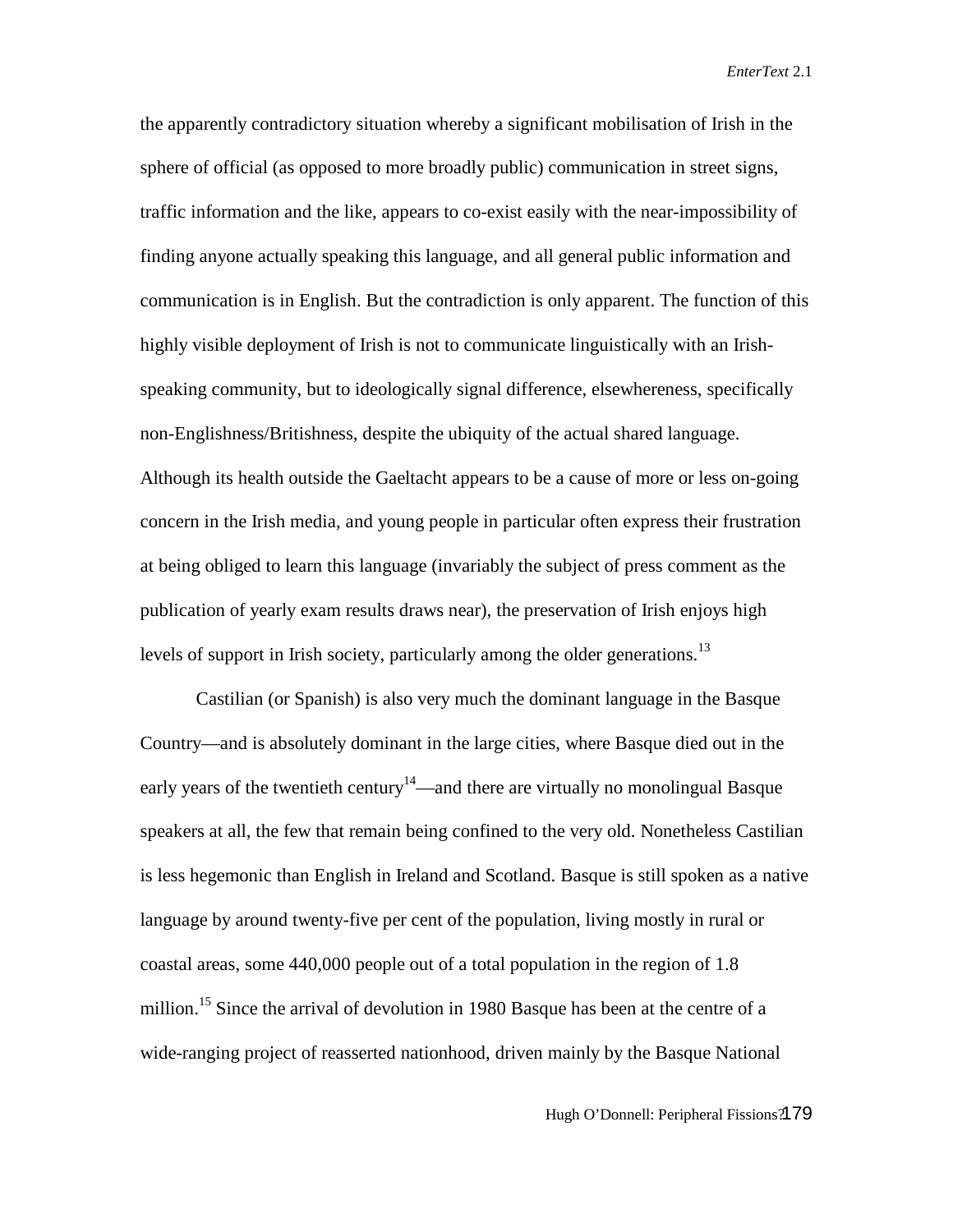Party which, despite considerable efforts to unseat it by the main all-Spain parties, has been in power ever since. Following the Linguistic Normalisation Act of 1982 a Standard Basque has been established (euskara batua), and a process of "euskaldunisation"—of gradual extension of the Basque-speaking population, "euskaldun" being the Basque term for a speaker of "euskara"—is underway with strong governmental support, particularly via the Basque-medium schools known as "ikastolak." Despite considerable reluctance and lack of enthusiasm among many young Basques, there has been some increase in the numbers of those able to understand and speak Basque.

As in the case of Ireland, English is likewise the absolutely dominant language in Scotland, with Gaelic—having by optimistic estimates around sixty-five thousand native speakers<sup>16</sup>—spoken by just over one per cent of the population, Gaelic-speaking communities being located mostly on the Western Isles (though the official boundaries of the Scottish Gaidhealtachd—the area where Gaelic is "officially" spoken—stretch beyond these, there are now few native speakers of Gaelic on mainland Scotland, other than people who have moved from the islands). Unlike the situation in Ireland or the Basque Country, however, the ability to speak Gaelic has never been linked to any political project of nationhood in Scotland, and there is not and never has been any compulsory Gaelic at any level of education.<sup>17</sup> Indeed, there is now no possibility of there ever being so: any suggestion along these lines would raise a public outcry on a scale no political party in Scotland would ever want to face.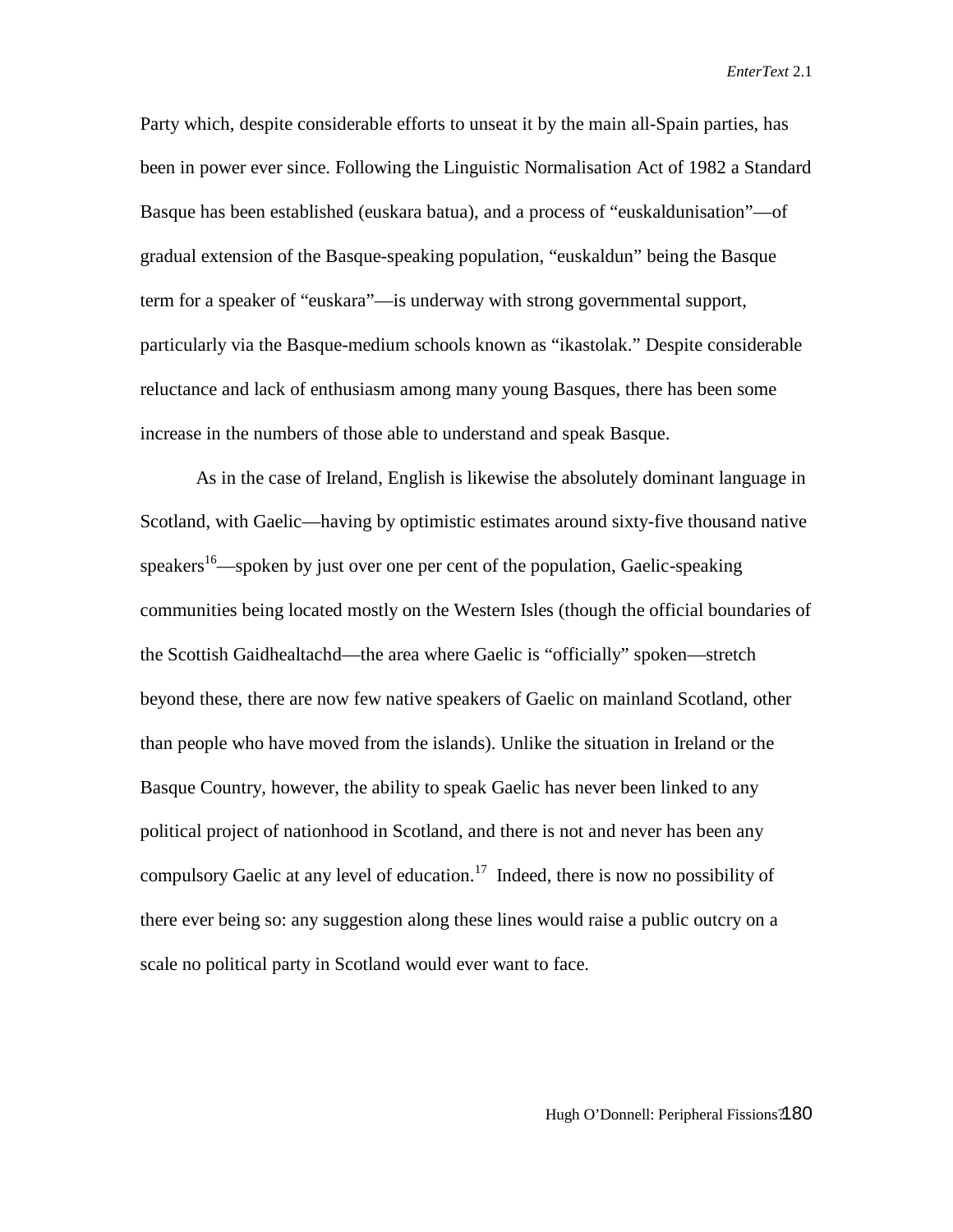#### **The Media Framework**

As an independent state, Ireland has, of course, its own press, though this is overwhelmingly in English. The public service Irish-language radio station Radió na Gaeltachta (RnaG) was set up in 1972, and is listened to—though with different levels of frequency—by both native and non-native speakers of Irish amounting to around fifteen per cent of the population.<sup>18</sup> As is only to be expected, Ireland also has its own television channels: the public service channels RTÉ1, launched in 1961, and Network 2, launched in 1978—in terms of British cultural influence it is worthwhile bearing in mind that before Network 2 was set up there was a referendum as to whether or not it should consist of BBC1's programmes relayed live to Ireland<sup>19</sup>—the Irish-language channel TnaG (Teilifís na Gaeilge), launched in 1996, which changed its name to TG4 in 1999, and the recently launched commercial channel TV3 (1998). Though the bulk of TG4's programmes are in Irish, some English-language productions are shown on this channel, including quite large numbers of English advertisements. The launch of TnaG/TG4 was preceded by a heated debate concerning whether it should be seen as a television channel for the Gaeltacht or for the Irish "nation," with the latter point of view eventually winning out. $20$ 

As well as these domestic channels, a notable feature of the Irish television landscape is the strong presence of the four mainstream UK channels—BBC1, BBC2, ITV/UTV and Channel 4—initially by overspill, now via cable. Many UK programmes in particular certain soaps—have large and faithful followings in the Republic, and indeed the recent move of *Coronation Street* from Network 2 to TV3 (in which Granada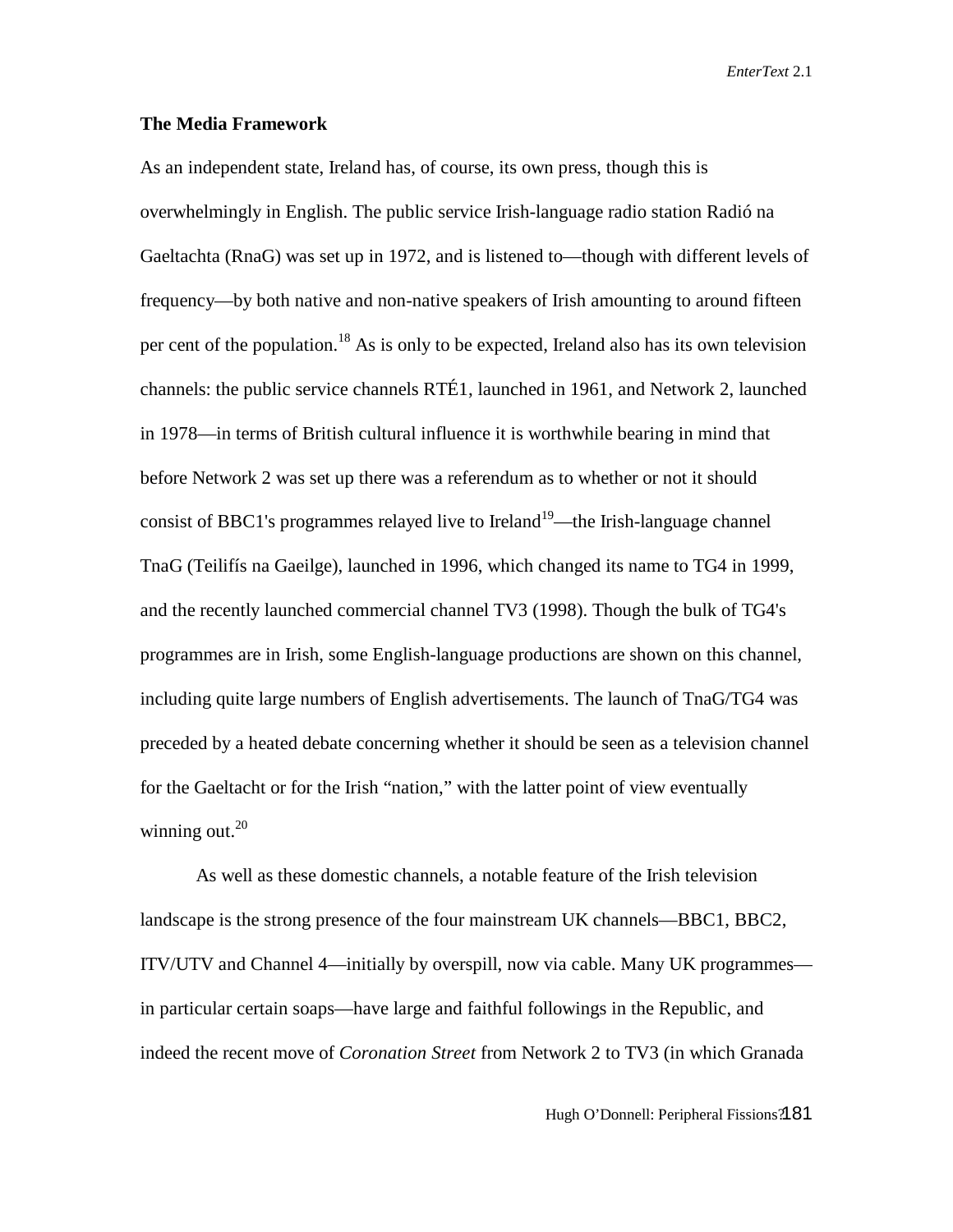is a shareholder) was a major talking point in the early part of 2001. Although *Ros na Rún* did not face direct competition from the other two domestic Irish soap operas, *Glenroe* and *Fair City*, which went out at different times, it did face a certain amount of competition from the UK soaps , some of which have reasonably large followings in Ireland.

Though the Basque Country has its own "regional" press—almost entirely in Castilian—there is also a strong presence of the Spanish "national" press. Since the early eighties it has also had its own TV channels, the public service ETB1 (launched in 1982) and ETB2 (1986), both of which are subsidized by the Basque parliament (Eusko Jauralitza). ETB1 is an entirely Basque-language channel, with even initially Castilian advertisements voiced over in Basque despite the visual presence of Castilian on the screen, while ETB2 broadcasts exclusively in Castilian. These two channels face strong competition from the five "national" all-Spanish channels: La Primera, La Dos, Antena 3, Canal +, Telecinco, whose programmes are frequently the most popular or among the most popular in the Basque Country. As well as the two television channels, the public service broadcaster also provides a number of Basque-language radio stations, the most important of which, Euskadi Irratia, broadcasts twenty-four hours a day.21 *Goenkale* entered a virgin landscape as far as domestically-produced soap opera was concerned, the only possible competition, the Latin American *telenovelas*, being shown in the late afternoon, while *Goenkale* itself goes out at ten o'clock at night.

While Scotland has its own highly successful press $^{22}$ —written almost entirely in English, the (very) occasional Gaelic article in the *Scotsman* or the *Inverness Courier*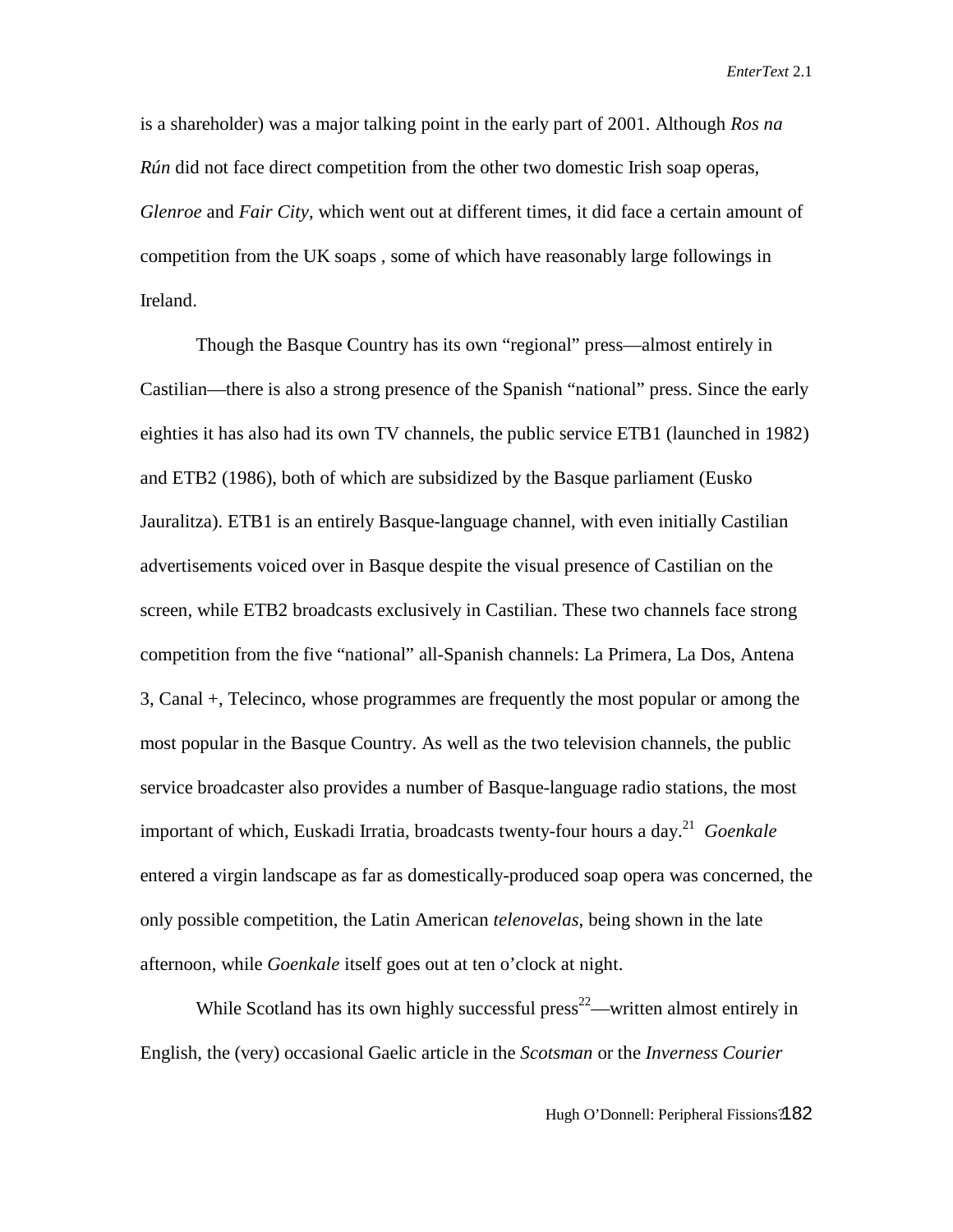notwithstanding—it has no truly "Scottish" television stations, the three ITV franchises—Scottish, Grampian and Borders—being heavily dependent on the UK network for the bulk of their output. In that sense it is the least well-served of the three countries in question, enjoying only local television opt-outs for news, sport, current affairs and the occasional Gaelic-language programme.<sup>23</sup> There is no minority-language channel at all, either in whole (like ETB1 or TG4) or in part (like S4C in Wales). In 1985, following a series of reorganisations, the BBC rationalised and expanded its Gaelic-language radio programming, setting up Radio nan Gaidheal. However, its listeners are heavily concentrated in the Gaidhealtachd, and indeed a significant proportion of its programmes cannot be picked up outside that area.<sup>24</sup> *Machair* entered a densely populated soapscape, consisting not just of the three already established UK soaps *Coronation Street*, *EastEnders* and *Brookside*, but also the English-language Scottish soap *High Road*. In the course of its existence—during which another three UK soaps emerged, the short-lived *Eldorado*, *Hollyoaks* and *Family Affairs*, the latter going out five days a week—it moved around the schedules with some frequency in search of a "home."

## **The Soaps Operas:** *Machair*

*Machair* was launched on 6 January 1993 and ran once a week on a seasonal basis until March 1999. Its emergence was the ultimate result of a political rather than an economic or even a cultural initiative, and this initiative came in the first instance not from within Scotland, but from London. In December 1989, in an attempt to woo the votes of the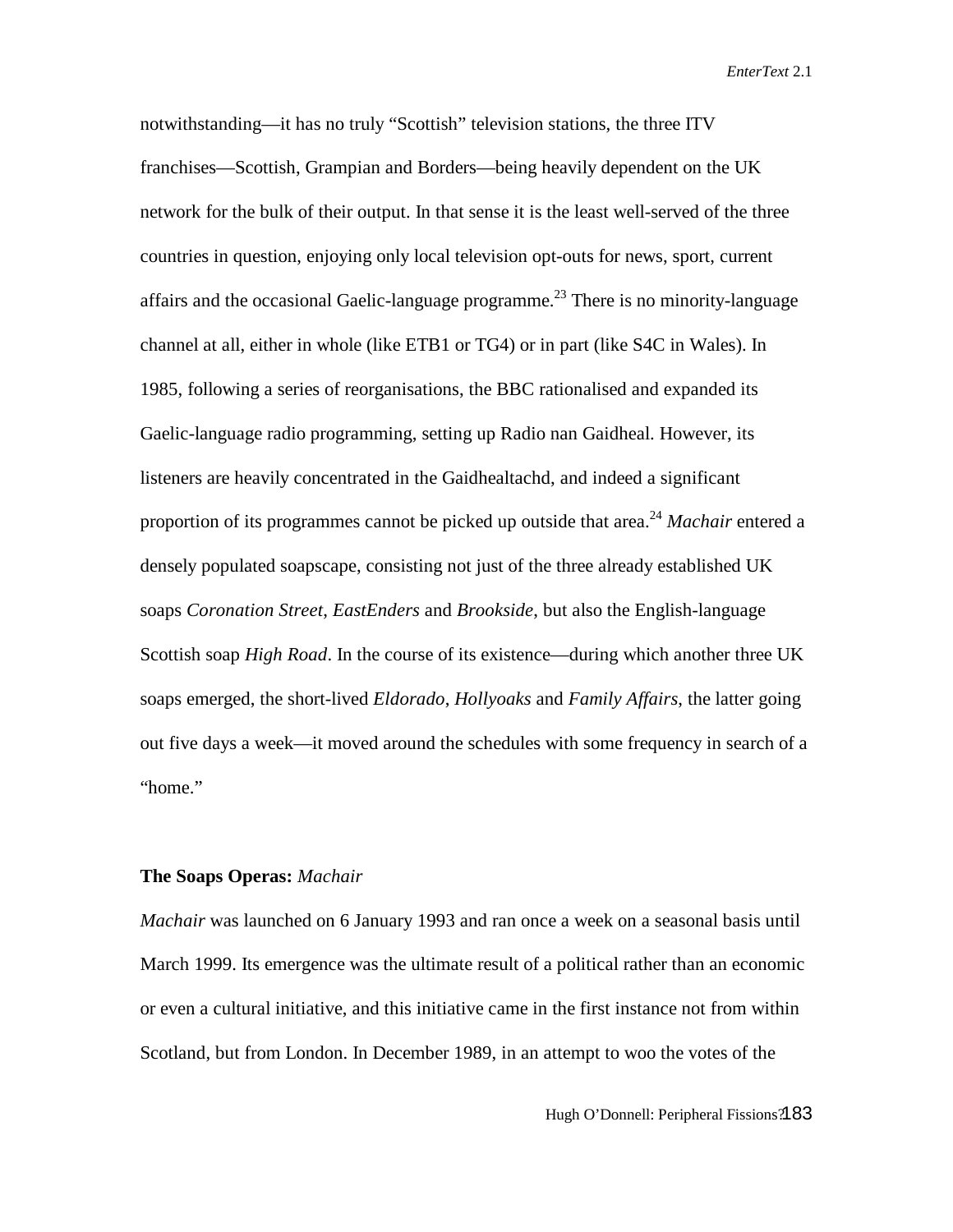electors of the Western Isles, the Thatcher government announced that it would allocate £8 million (later increased to £9.5 million) within the framework of its forthcoming Broadcasting Act to set up a Gaelic Television Fund whose aim would be to increase the amount of Gaelic-language television in Scotland from one hundred to three hundred hours per year, starting in 1993. The fund was to be administered by the Gaelic Television Committee, or CTG (Comataidh Telebhisein Gàidhlig), whose offices are now located in Stornoway on Lewis. When the Glasgow-based channel STV (which later changed its name to Scottish) bid unopposed for a renewal of its ITV franchise in 1991, its proposal contained a specific commitment to produce two hundred hours of Gaeliclanguage programming, including a soap opera. *Machair* was the result of that commitment. *Machair* was an expensive production, costing around £77,000 per episode, and the CTG spent one third of its entire available budget on its first season.

Prior to its launch there was a certain amount of scepticism in at least some sections of the Lowland press about the arrival of this Gaelic soap: indeed, some journalists referred to it dismissively as *Gaeldorado*. 25 In the event, however, its audience pull surpassed all expectations. Average audiences for the first season were 451,000, while the second episode was watched by no fewer than 516,000 viewers almost eight times more people than there are Gaelic speakers in the country. It averaged a twenty-eight per cent audience share in the Grampian area (with forty per cent for the final episode of the first season) and twenty per cent in central Scotland: very healthy indeed in some senses quite remarkable—figures given the general dislike of subtitled programmes in Scotland and the UK as a whole. *Machair* was deliberately presented as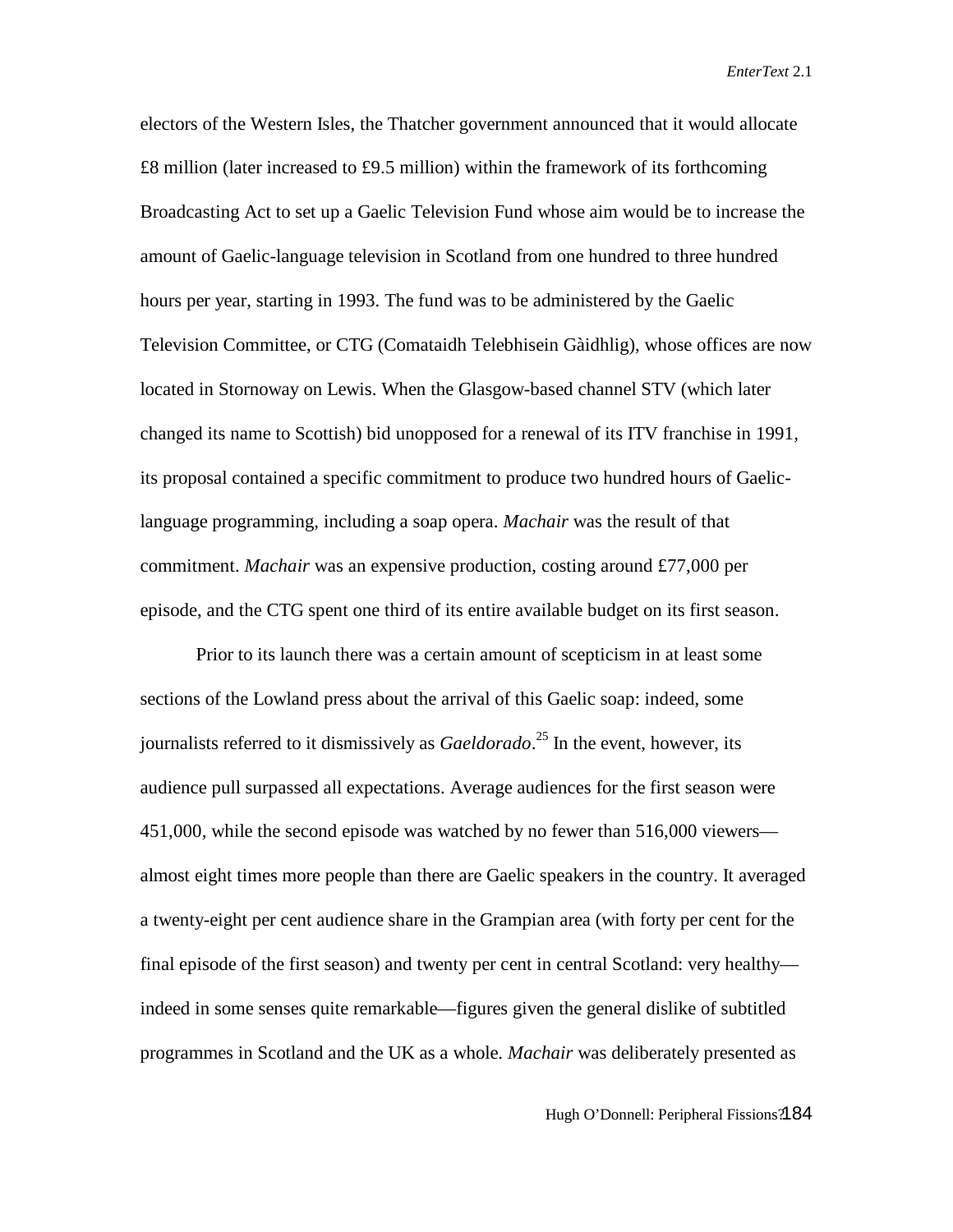not just relevant to Gaelic speakers. As an advertisement for the programme in the *Glasgow Herald* put it, "Adultery, loneliness, revenge. Some things do translate. *Machair*, 7.30 tonight, on Scottish." <sup>26</sup>

*Machair* was, in its first season, by any standards the most successful Gaeliclanguage programme ever to be screened in Scotland. Given the near-total absence of Gaelic from the written press and its relatively poor levels of penetration on radio, these large television viewing figures caused great euphoria among Gaelic-language activists, particularly those working in television. As Rhoda Macdonald, Scottish's Head of Gaelic Programmes, put it in 1993, "Drama is the most popular form of television and it has a spectral appeal. People aged 5 or 85 will watch drama. 'Machair' makes Gaelic viable."<sup>27</sup> Despite these extraordinary viewing figures and the accompanying euphoria, however, *Machair* was unable to maintain its appeal. By the end of the 1996 season its viewing figures had fallen to 165,000, around one third of its viewers three years earlier. Survival seemed increasingly unlikely. It limped on for another three years with very unimpressive viewing figures before simply petering out in March 1999, with no attempt made even to tie up the narrative lines still open at that point.

## *Goenkale*

*Goenkale* was not the first long-running television serial launched in Spain, the Catalan production *Poble Nou*, whose first episode went out in January 1994, having preceded it by some ten months. *Poble Nou*—the most successful Catalan-language television fiction programme of all time—was, however, not a soap opera, but a *telenovela*, an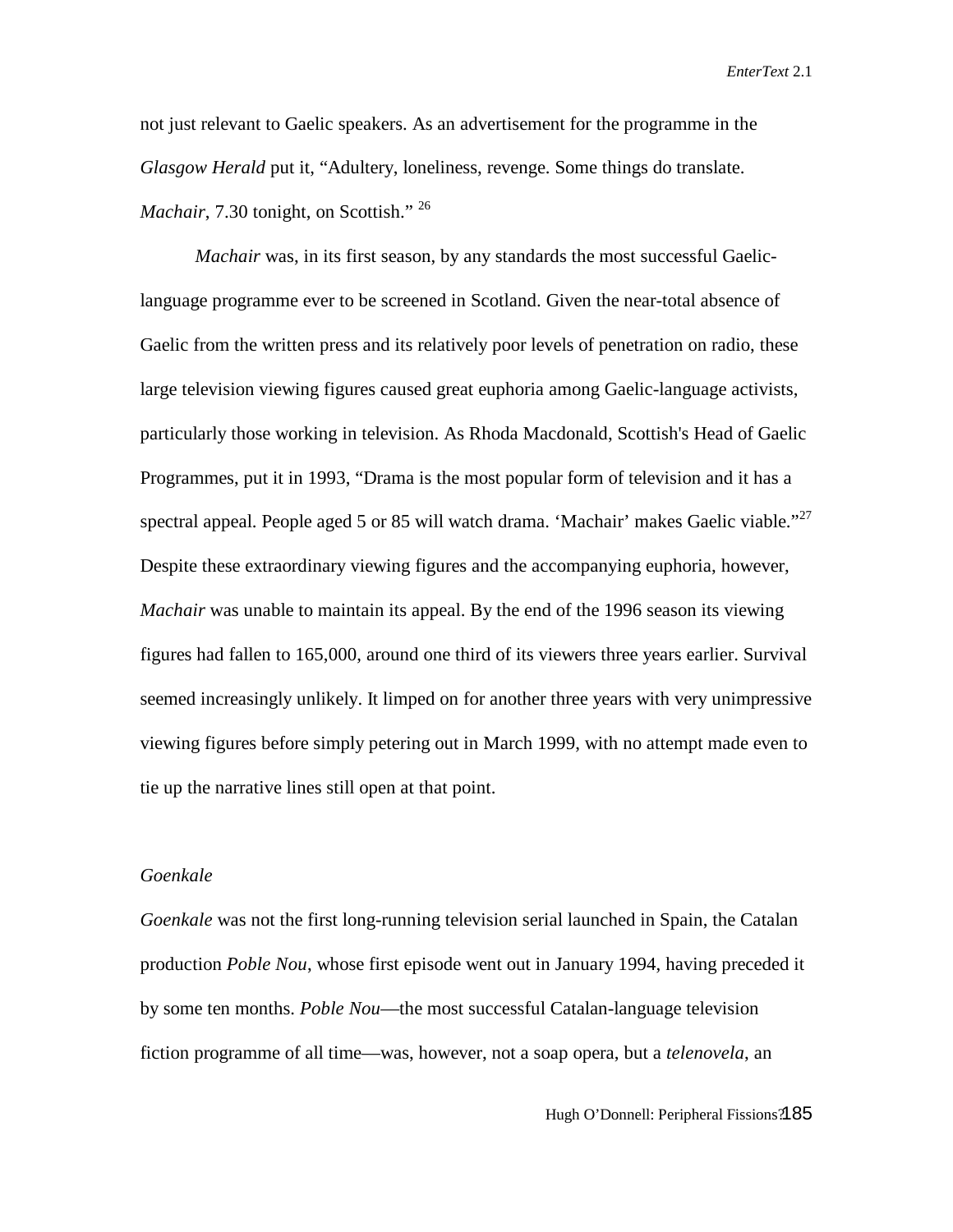originally Latin-American format usually running for around six months and clocking up around 170-180 episodes.<sup>28</sup> When *Goenkale* was launched in October 1994 it was specifically designed to avoid what were seen as *Poble Nou*'s mistakes: the Basque producers could not understand why the Catalans had allowed a highly successful production to come to an end, and planned their own production as a soap opera rather than a *telenovela*,<sup>29</sup> with the specific aim that it should run more or less "for ever."

Funded indirectly by the Basque Parliament, *Goenkale* is produced by the independent production company Pausoka at a cost of around two million pesetas (£8,000) per episode, a fraction of the cost of *Machair*. It has now entered its seventh season and passed its thousandth episode on 5 October 1999.<sup>30</sup> *Goenkale* is the most watched Basque-language programme of all time. Its highest audience share ever was twenty per cent, or 400,000 viewers, but it averages in the region of fifteen per cent. It is entirely in Basque. As the head of Pausoka put it: "This is a product which is being made for ETB1 and so it is in Euskera ... in ETB1 we are obliged to do everything in Euskera."31 A Castilian-language version was launched on ETB2 in September 1996, but appears to be no longer running. Based in the fictitious village of Arralde, *Goenkale* originally dealt with the tensions and conflicts within the various generations of the Lasa family, but has now broadened out to cover developments in the village as a whole. It is regularly referred to as a "sociological phenomenon" in the Basque press, and is still going strong. A decision was taken recently to increase the number of young characters and aim the programme more forcefully at the younger audience (who make up sixty-five per cent of its total viewers).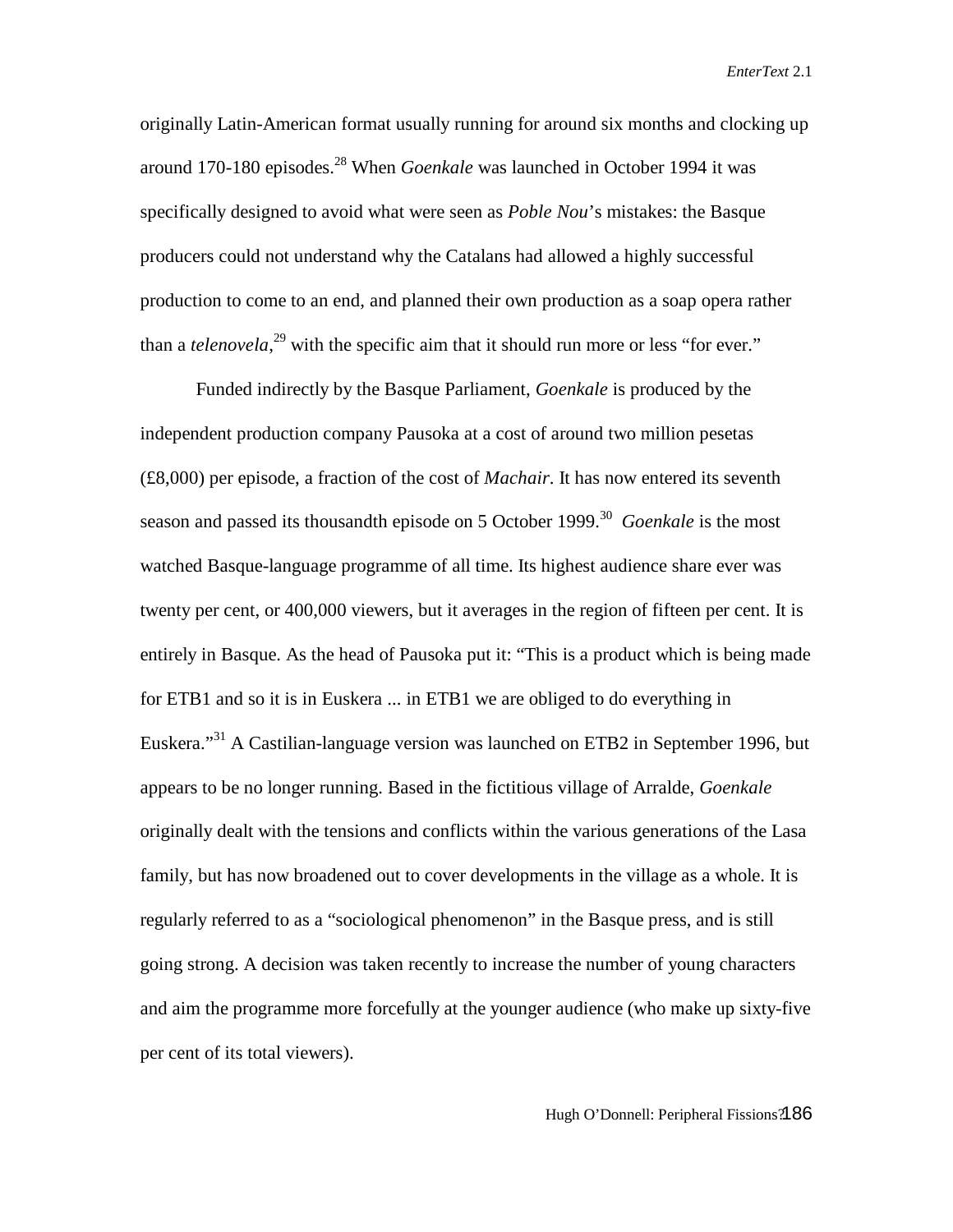### *Ros na Rún*

*Ros na Rún* in fact made its first appearance not on TnaG, but on RTÉ1 at Christmas 1992 achieving  $381,000$  viewers.<sup>32</sup> It now goes out twice a week, on Tuesdays and Thursdays at 8.30 p.m. Though reliable viewing figures are difficult to come by, press reports suggest that it appears to attract around 400,000 viewers per episode, around fourteen per cent of the total available audience. Like *Machair* in Scotland, it was seen from the outset as TnaG's flagship programme. As the Head of TnaG put it:

But we're clear about one thing. We, the staff and the authority, believe that we must have something as an anchor in this schedule and there's no better way to do that than to provide a credible drama. *Ros na Rún* proved, while it was on RTÉ for that short period, that it can be done. Our hearts are in it because we believe that this will be an enticement for people in the middle of the schedule  $33$ 

The current version was commissioned from EO Teilifis and Tyrone Productions at a total cost of IR£2,500,000, or one quarter of TnaG's overall budget—in fact, the contract to produce *Ros na Rún* is reputed to be the single largest independent production commissioned in the history of Irish broadcasting—again emphasising the importance of such productions for minority-language broadcasting. It costs in the region of IR£10,000 per episode, again only a fraction of the cost of *Machair*. It is by far TG4's most successful programme in a station whose average audience share, however, is usually around two per cent.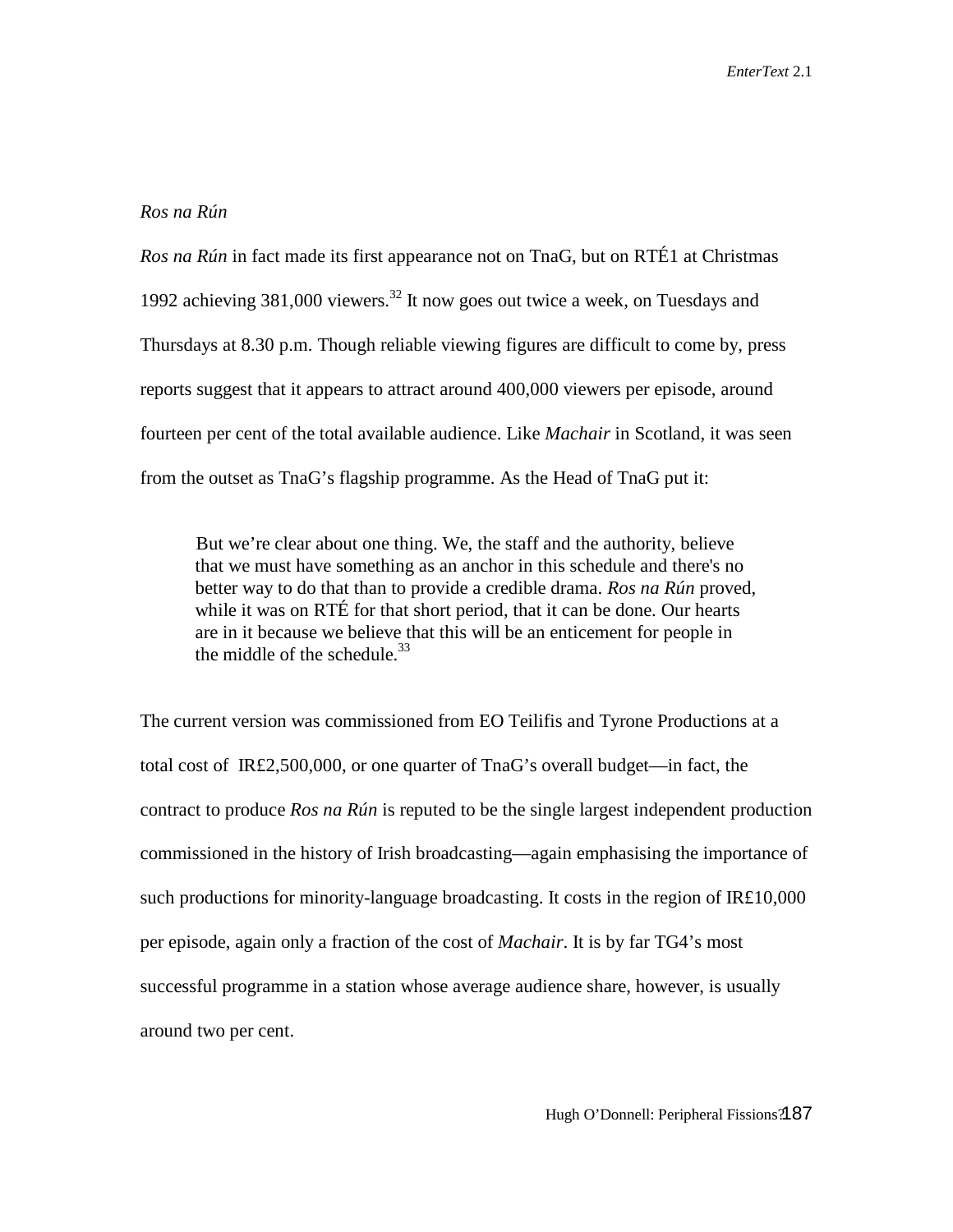#### **Peripheral visions, peripheral fissions?**

A significant feature of all three productions outlined above is a wide-ranging attempt to reconcile geographical peripherality with cultural centrality. The locations are all nonmetropolitan. *Machair* originally centred on the Bradan Mòr Further Education College in a fairly remote location on Harris—based on the real Sabhal Mòr college on Skye with breakouts to Stornoway (itself a smallish town) relatively infrequent, and visits to the mainland very rare, particularly after the first season. *Goenkale* is not set in Bilbao or any other large Basque town, but in a small fishing town (location shooting being carried out in the actual fishing town of Getaria). *Ros na Rún* is likewise not set in Galway town, but in a small village in the Connemara Gaeltacht, with inside scenes being shot in stateof-the-art production studios in Spiddal. In all three, city life seems very far away. In fact, the notion of a flight from the city is stated explicitly in *Machair*'s theme song:<sup>34</sup>

It's long since I went to the city I had to make my living there But the machair always drew me Seed of marram, my people's bloom Field of my hopes, yours the triumph As fertile gem as is in the world Here's the place where I will settle With all I need of wealth and love

Indeed remoteness is, to a greater or lesser extent, a structural part of the lives of all the characters in all three productions. Thus in *Machair* things not available in local shops have to be obtained by mail order, while the youngsters try to combat the endemic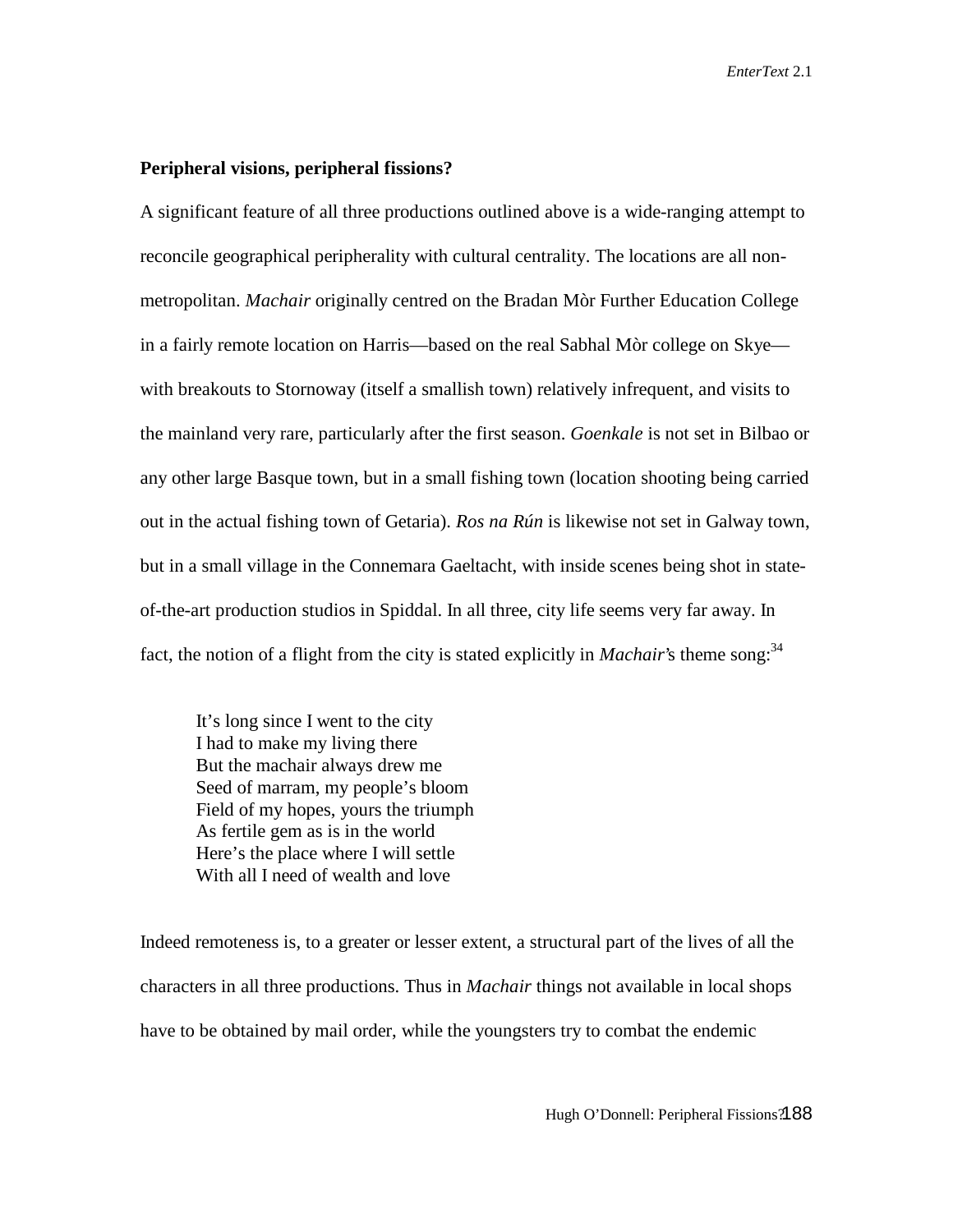unemployment of island life by, for example, producing and selling their own knitwear, also distributed by mail order. In one *Ros na Rún* story-line an emergency blood transfusion had to be organised following a road accident since it was going to take too long for blood to be brought from Dublin (in typical soap style this emergency procedure leads to astonishing revelations regarding paternities). In *Goenkale* the townsfolk have to face up to the problems that opening up their town to tourism might bring. A curious feature shared by all these soaps—and not to be found in the fifty or so soaps and *telenovelas* I viewed as part of my earlier study of European soaps in general—is the presence in all three of a local radio station (in *Machair* the characters—in a rather tongue-in-cheek *mise-en-abîme*—even wrote and produced their own radio soap!). This sense of a physically dispersed community of speakers is emblematic of the lack of centre of these soaps.

One area where all three resist notions of peripherality in particular is, however, in the presentation of their characters. Indeed the characters who populate these soaps in particular the younger ones—are presented as no different in any respect (other than in the language they speak) from young people anywhere else in their respective "regions" or "states." The students in *Machair* support the same football teams as anyone anywhere else in Scotland, and listen to the same music. Younger characters in *Ros na Rún* dye their hair green or pink like their city contemporaries, while youngsters in *Goenkale* dress in leather and adventurous hairstyles, pretty much like punks anywhere else. In an implicitly ageist move, notions of being "out of touch" are frequently associated with the older characters, who can at times be the object of ridicule by the younger ones.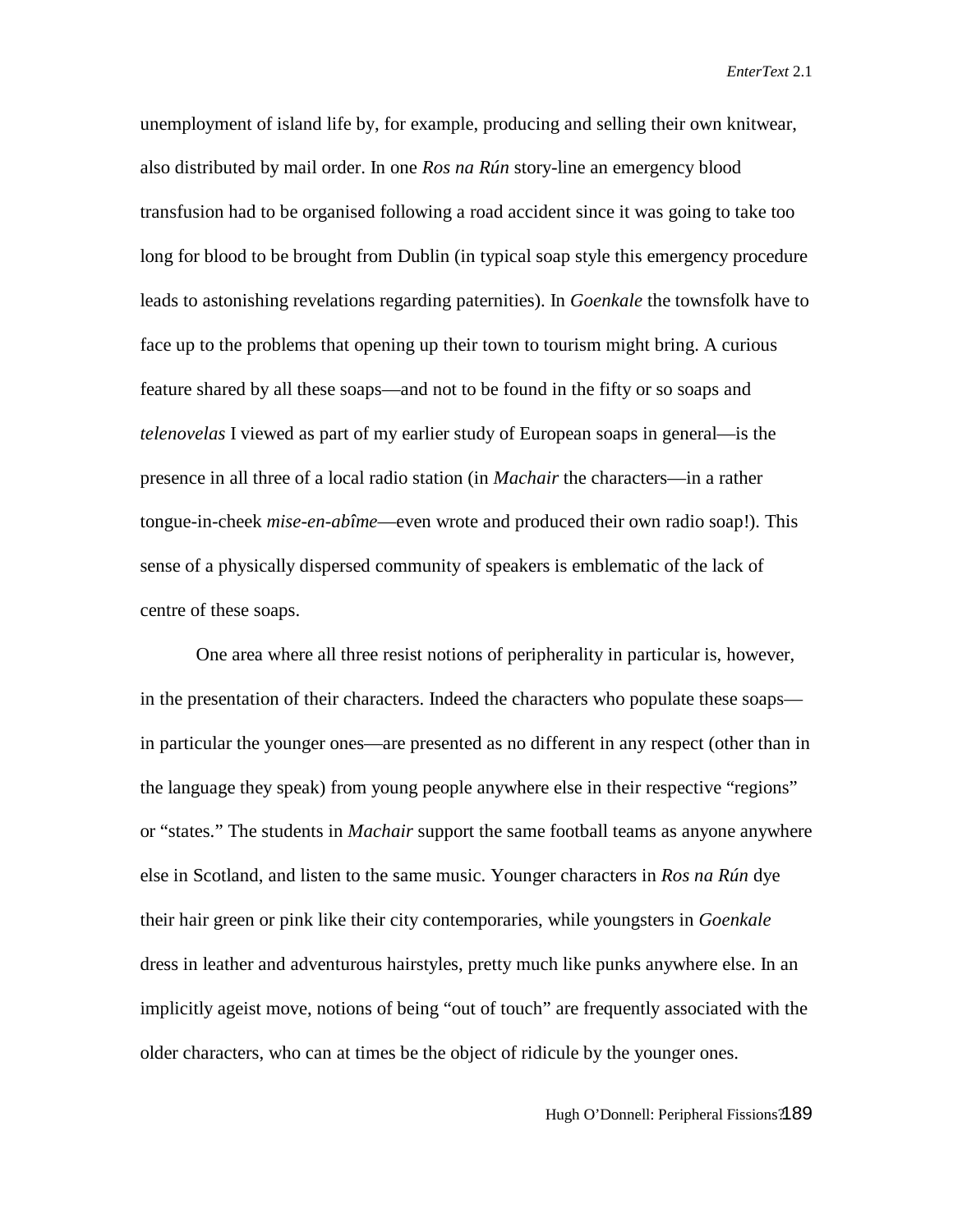But it is above all in the uses to which they put their language that they resist notions of peripherality or unmodernity. All of these languages in different ways and at different times, in very much the same way as Welsh, Galician or Catalan, have been accused of being inadequate to the needs of the modern world: the former Spanish Prime Minister Adolfo Suárez once famously claimed that nuclear physics, for example, could not be taught in Catalan,<sup>35</sup> while Basque has also been characterised as "incapable of representing the modern cultural and scientific world.<sup>36</sup> There is no question of this here. Although *Machair* was always bilingual—a certain amount of English was spoken in every episode—in the college, in particular, Gaelic was seen as the medium through which the students learned and acquired skills in business studies and computing, speculated on the stock market, did market analyses, drew up business plans, and produced brochures using pagemaking software on their Apple Macs. As Rhoda Macdonald, Scottish's Head of Gaelic Programmes, put it in a lecture given in the Sabhal Mòr college:

What *Machair* did and still does is make Gaelic look viable and alive.... It shows the language being used by young people for whom it is a vital part of the future and not, as has been the case, only about the past.<sup>37</sup>

In *Machair* Gaelic was seen as fully integrated in, and equal to the demands of, contemporary Scottish life, nothing, no matter how sophisticated or technical, being beyond its purview. Likewise for Basque and Irish in *Goenkale* and *Ros na Rún,* where, for example, all the technicalities of running the local radio-stations are handled in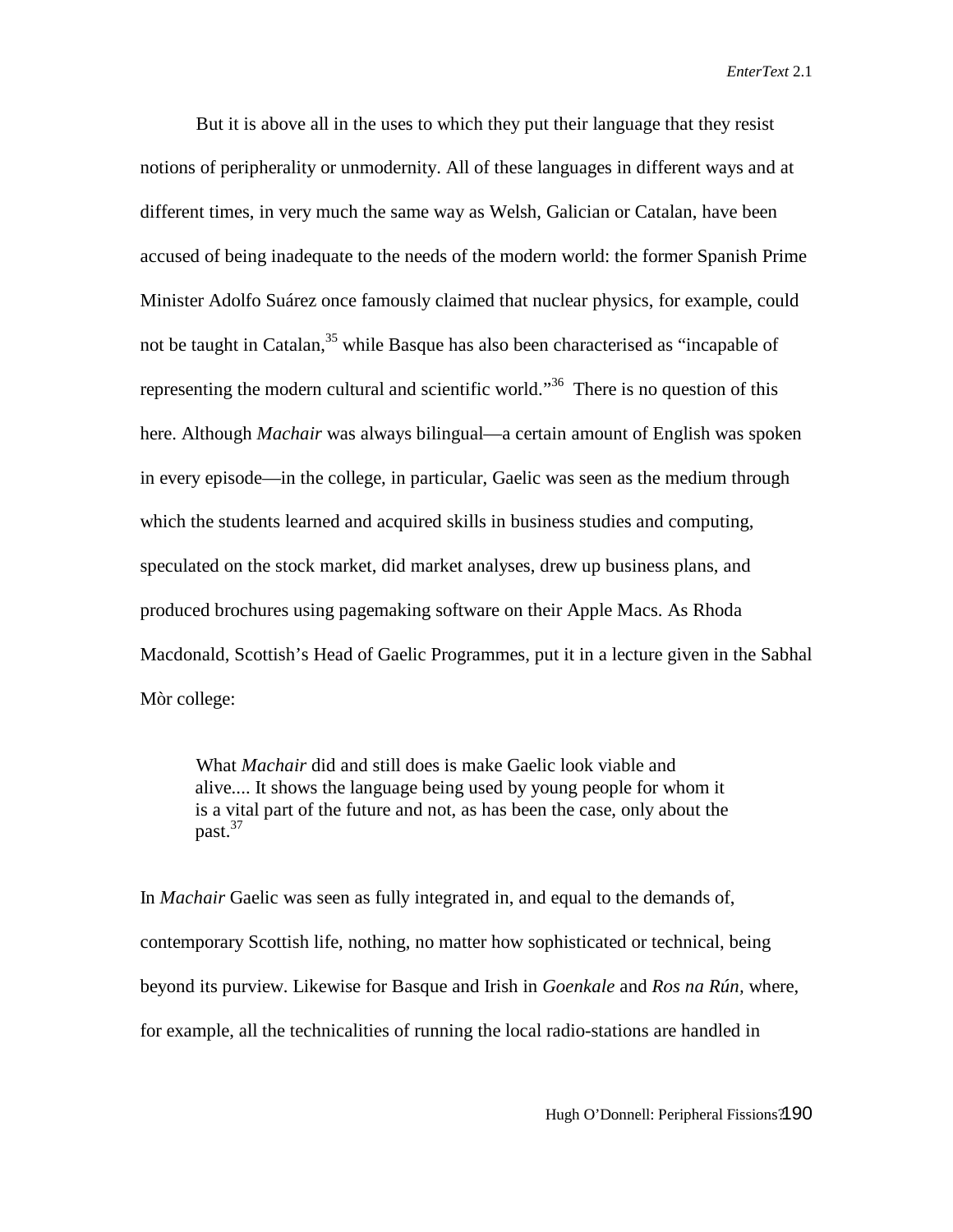Basque and Irish. As in soap operas everywhere the characters in these three productions are involved in storylines revolving around a whole range of contemporary issues such as drugs, teenage pregnancies, homosexuality, AIDS, all handled effortlessly in their relative languages. Indeed, numerous references can be found in the press of both Ireland and the Basque Country to the extent to which these programmes are contributing to increased interest in the language in question, and the producers of *Ros na Rún* have gone so far as to produce a learning-pack linked to the programme for use in Irish schools.

## **Conclusion**

Given the very considerable textual similarities between these programmes, how are we best to account for the failure of *Machair*—which was, as mentioned earlier, by far the most expensive and most technically sophisticated of the three—while the others have continued to thrive? The fundamental reason—and one which also goes a long way towards explaining the absence of a dedicated Gaelic-language channel in Scotland similar to TG4 or ETB1 (or indeed S4C in Wales)—is the lack of any political or cultural consensus in Scotland regarding the importance of preserving Gaelic as an element of national identity, as, in one sense or another, "the language of the nation." Indeed, Gaelic is neither "the language of the nation" nor a language which in any sense links Scots in Scotland with "ethnic Scots" elsewhere who are seen as in some sense politically excluded from their true nationhood. Gaelic, in other words—or more correctly its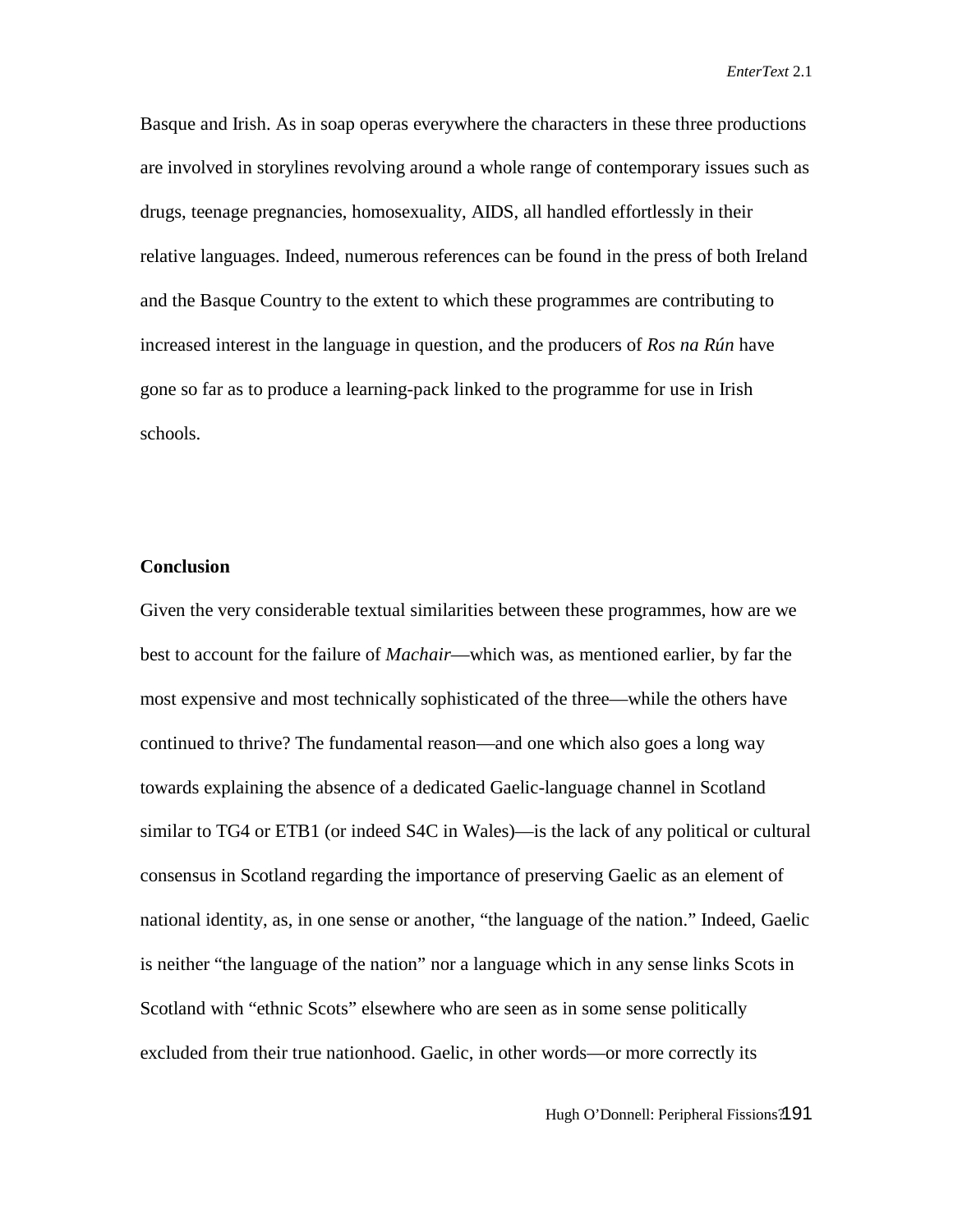maintenance and promotion as a spoken language—completely lacks, unlike Basque or Irish, the status of a political project. The fact—whether sad or not—is that for the bulk of English-speaking Scots the survival of Gaelic has come to be seen as largely irrelevant, and those responsible for the creation of *Machair* proved unable to overcome, or even to some extent—despite the use of English and of subtitling—to address that "problem." In fact, one of the most striking characteristics of *Machair* was the absence (the odd Celtic or Rangers football strip notwithstanding) of any attempt to address the question of a specifically *Scottish* identity whatsoever. The identity of its characters throughout was a Gaelic-speaking island identity, and from their point of view Edinburgh was as far away mentally as London, and people from the mainland were seen as outsiders whether they were from Scotland, England or further afield. For all its attempts to present Gaelic as a modern, culturally central language, *Machair* was unable to look English-speaking Scotland in the face (one English-speaking character who attempted to learn Gaelic was mocked by some of the others for her poor accent), and ended up to a large extent turning its back on it and staring wistfully out to sea. Without the institutional bulwark of a Gaelic-language channel to protect it, it could not cope with the competition from the English-language channels—and even from soaps such as *EastEnders* against which it was, in an act of scheduling suicide, at one point briefly timetabled.

These very different relationships between language, soap opera and viewers are in fact clearly signalled in the opening/closing credits of these productions. Thus the opening sequences of both *Goenkale* and *Ros na Rún* are dominated by shots of people,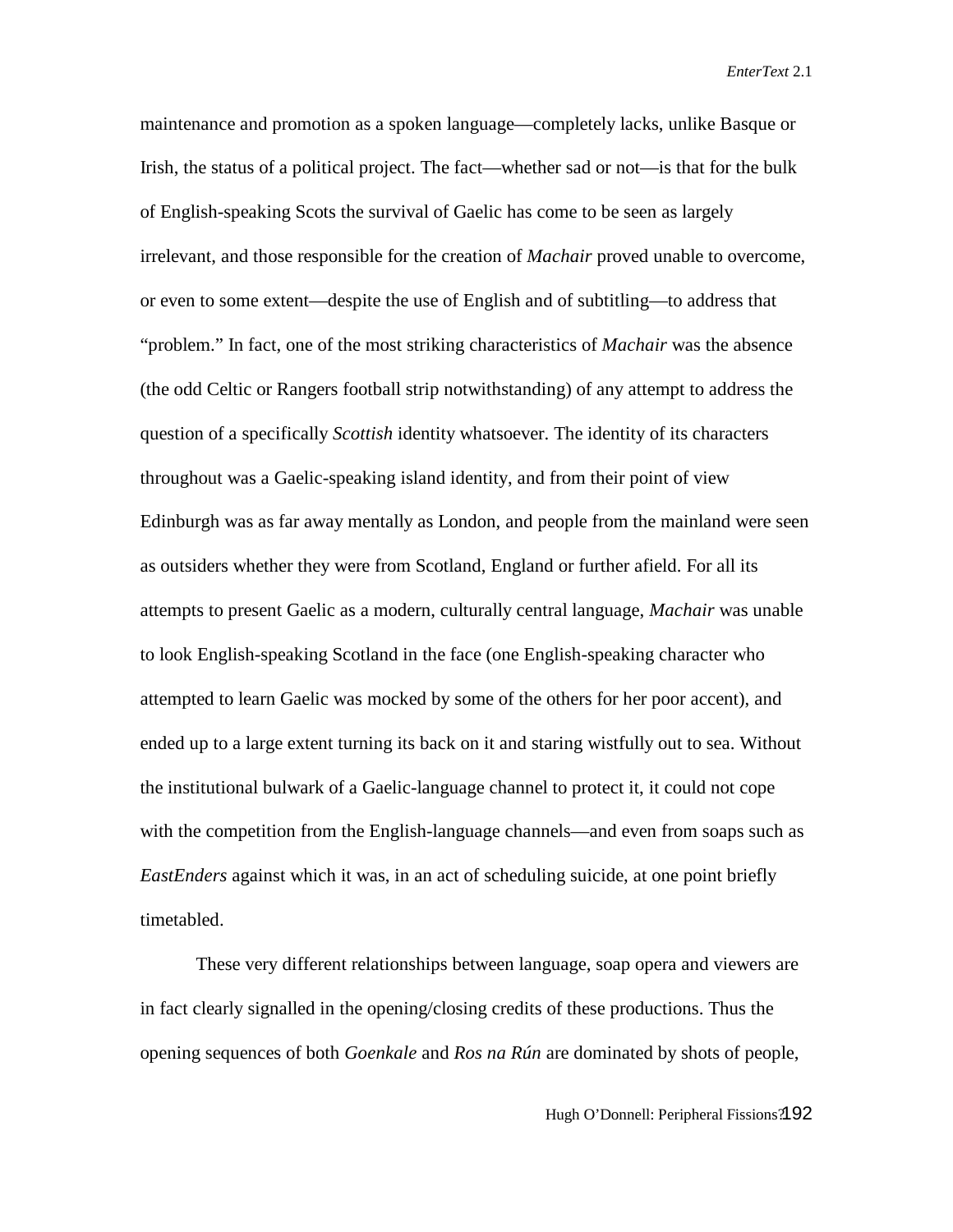either singly or in groups, to the accompaniment of cheerful and energetic music. With its views of fishermen mending their nets and its final shot of a large group of townsfolk coming over the breast of a hill, the first conveys a clear sense of organic community, while *Ros na Rún*, with its shots of dolphins playing in the sea, presents an unpolluted "Atlantic seaboard" imagery which seems somewhat touristy in its overall appeal. *Machair's lengthy closing sequence, on the other hand (this production did not really* have an opening sequence), resorts to the well-established discourse of the Celtic Twilight—essentially a discourse of the *past*—with its crepuscular, static mountain scenes devoid of human life and its mournful song sung in an ancient and what was, for the bulk of its viewers, impenetrable language.<sup>38</sup> *Machair*'s theme song is sung by the well-known Scottish group Capercallie, and in fact uses the same melody—but not the words—as the song "Breisleach" from their 1992 Album "Delirium." However, it is not just the words which have changed. The tempo of the song has been slowed down very considerably, by about as much as a third. In concrete terms, while one verse of "Breisleach" takes thirty-six seconds to complete, the single verse of *Machair*'s theme tune takes forty-seven seconds: a very significant deceleration. Also, in "Breisleach," the vocals and the music come to an end at the same time. In the *Machair* theme song the music continues for no less than eighteen seconds after the end of the words: a plaintive, elegiac, mournful melody played out over brooding Hebridean landscapes. These differences highlight the extent to which this new version of the melody has been absorbed into the Celtic Twilight discourse.

This is not to say that the eighties and the nineties witnessed no "national project"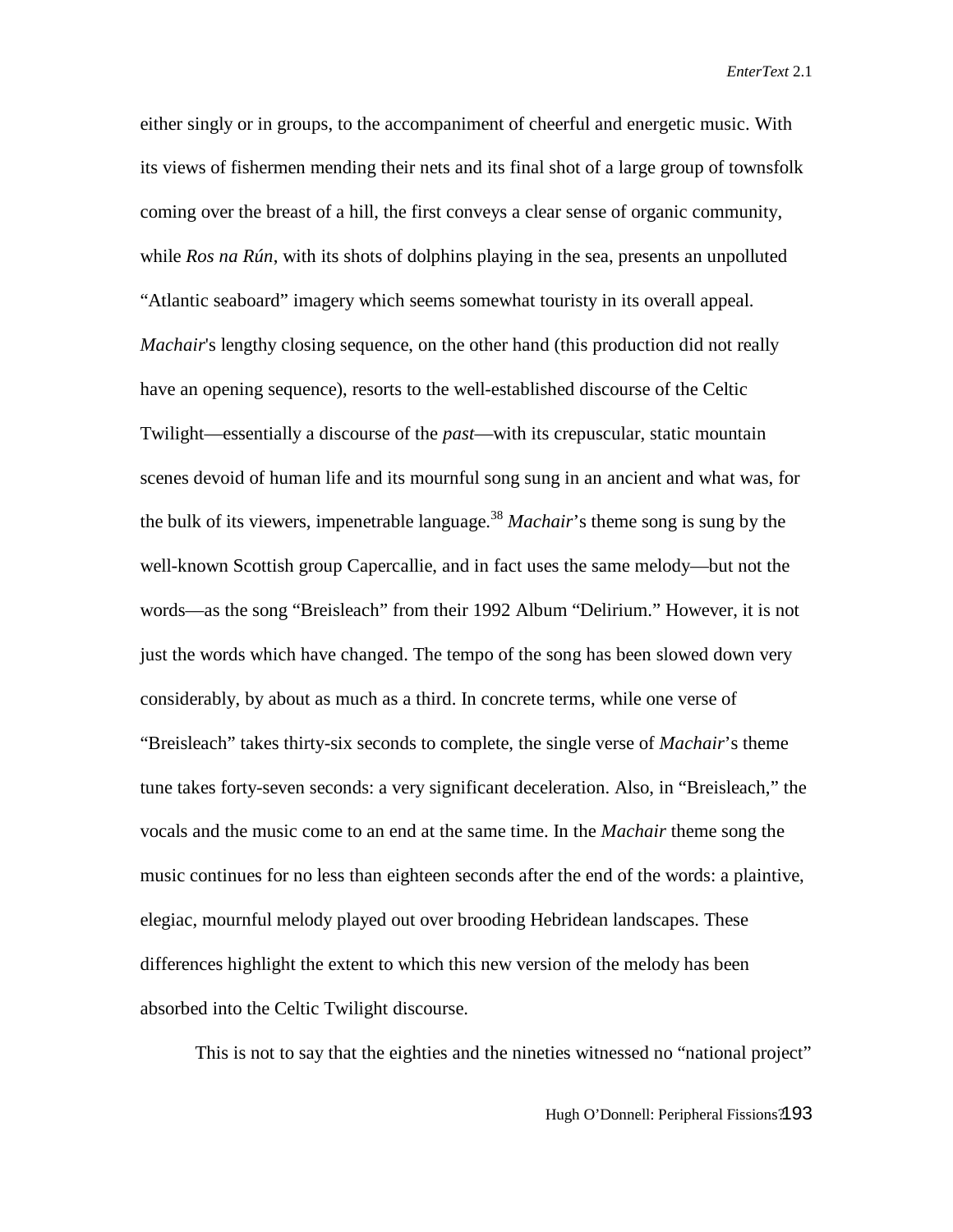in Scotland. Nothing, in fact, could be further from the truth, and this phenomenon has been the subject of considerable academic analysis within Scotland.<sup>39</sup> The redefinition of Scottish national identity that gathered pace throughout the eighties and the nineties emerged largely in opposition to Thatcherism, and took place as much (if not more) outside official politics as within it. The language it used to emphasise national difference was not, however, Gaelic, but, at least on a popular level, Scots (whether we define this technically as a language or a dialect). Scots is, by any reasonable standard, the preferred mode of communication, for everyday purposes, of a significant majority of the Scottish population. From being almost entirely absent in the Scottish media (barring caricatural forms such as Harry Lauder-type pseudo-Scots), this language or group of dialects has now colonised areas of the Scottish media to an astonishing degree. The trailblazer was, without any doubt, Rab C. Nesbitt, whose Glasgow Govan dialect was crucial to his particular take on life—a kind of defeated yet still defiant Clydesideism40—but Scots has also won an important place for itself on, for example, football phone-ins such as *Saturday Super Scoreboard* and in particular *Off the Ball* on radio, the latter being carried out almost entirely in dialect.<sup>41</sup> More recent runaway successes for this kind of programming have included *Chewing the Fat* on television—some of whose catchphrases (most significantly "gonnae no dae that") have become something of a phenomenon in Scotland and have entered everyday speech, and the recently launched *Taxi for Cowan*, based around one of the presenters of *Off the Ball*. Scots has even penetrated television advertising. A recent advertisement for an internet job site shows a young man turning up for an interview at Lavé Enterprises only to find himself later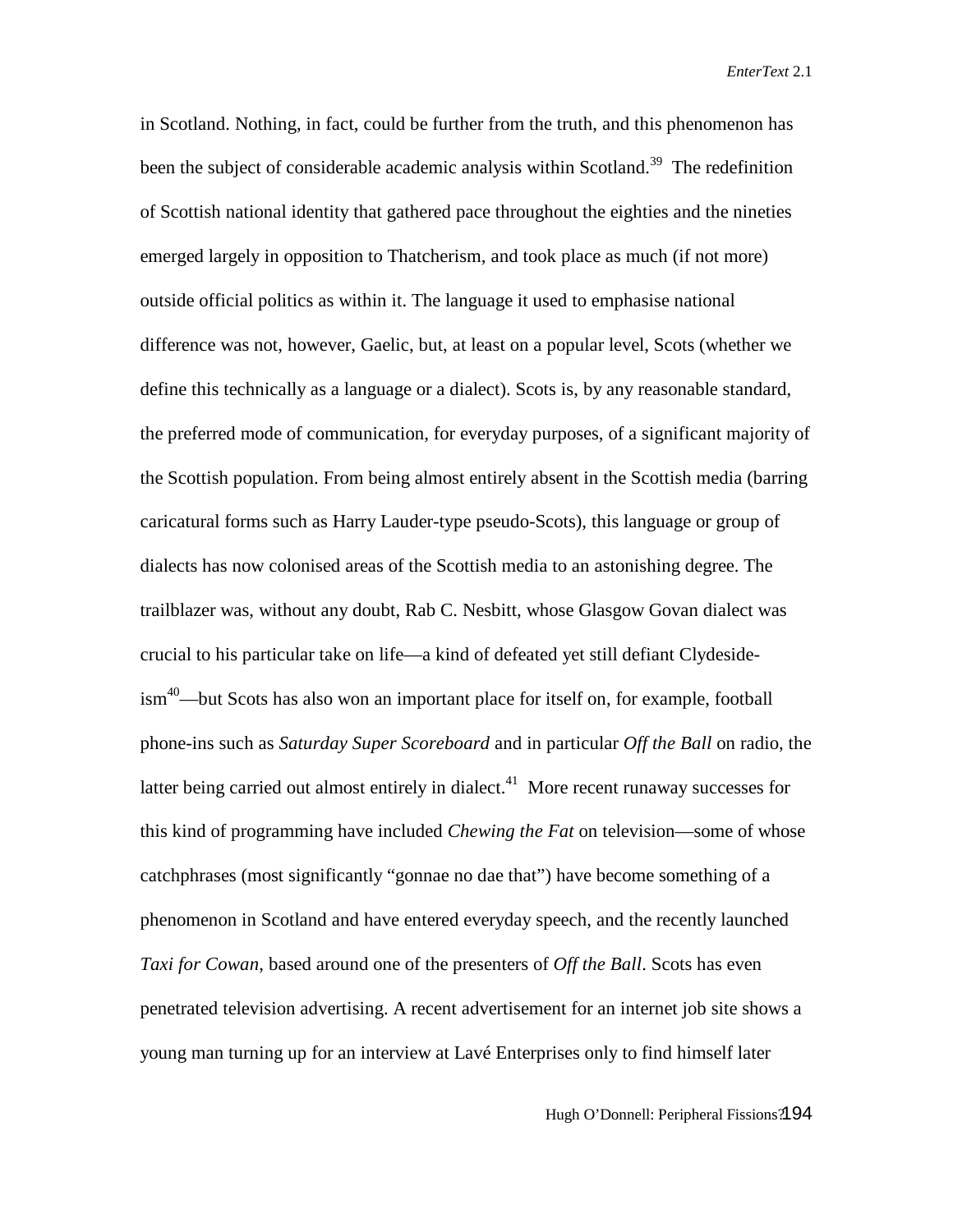wandering around Glasgow dressed as a toilet. Two young boys shout at him from a bridge, "Haw lavvy heid, you're gettin it"—something unthinkable in an advertisement fifteen or even ten years ago.

Given these multiple constraints and counterbalances, *Machair*'s chances of appealing to a broader Scottish constituency in the longer term were very poor indeed. From this point of view, it is surely no coincidence that the initiative which eventually led to *Machair* came not from Scotland, but from a highly unpopular London government pursuing what was, in Scottish terms, an essentially external agenda, and in opposition to which the redefinition of Scottish identity was to a large extent taking place. No amount of money, and no level of production values, can counter forces such as these. Failure was inevitable, and the conditions of possibility no longer seem to exist (if they ever did) for a successful Gaelic-language programme aimed at an all-Scottish audience.

## **Notes**

 $\overline{a}$ 

<sup>1</sup> Mike Cormack, "Problems of Minority Language Broadcasting: Gaelic in Scotland", in *European Journal of Communication,* 1993, 8, 103.

<sup>&</sup>lt;sup>2</sup> David Atkinson, "Attitudes Towards Language Use in Catalonia: Politics or Sociolinguistics?" in *International Journal of Iberian Studies*, 1996, 10.1, 9.

<sup>&</sup>lt;sup>3</sup> See Alison Griffiths, "National and Cultural Identity in a Welsh-Language Soap Opera," in Robert C. Allen, ed., *To Be Continued... Soap Operas around the World* (London: Routledge, 1985).

<sup>4</sup> See Hugh O'Donnell, "Media Pleasures: Reading the Telenovela," in Barry Jordan and Rikki Morgan-Tamosunas, eds., *Contemporary Spanish Cultural Studies* (London: Routledge, 2000).

<sup>5</sup> Hugh O'Donnell, *Good Times, Bad Times: Soap Operas and Society in Western Europe* (London: Leicester University Press, 1999).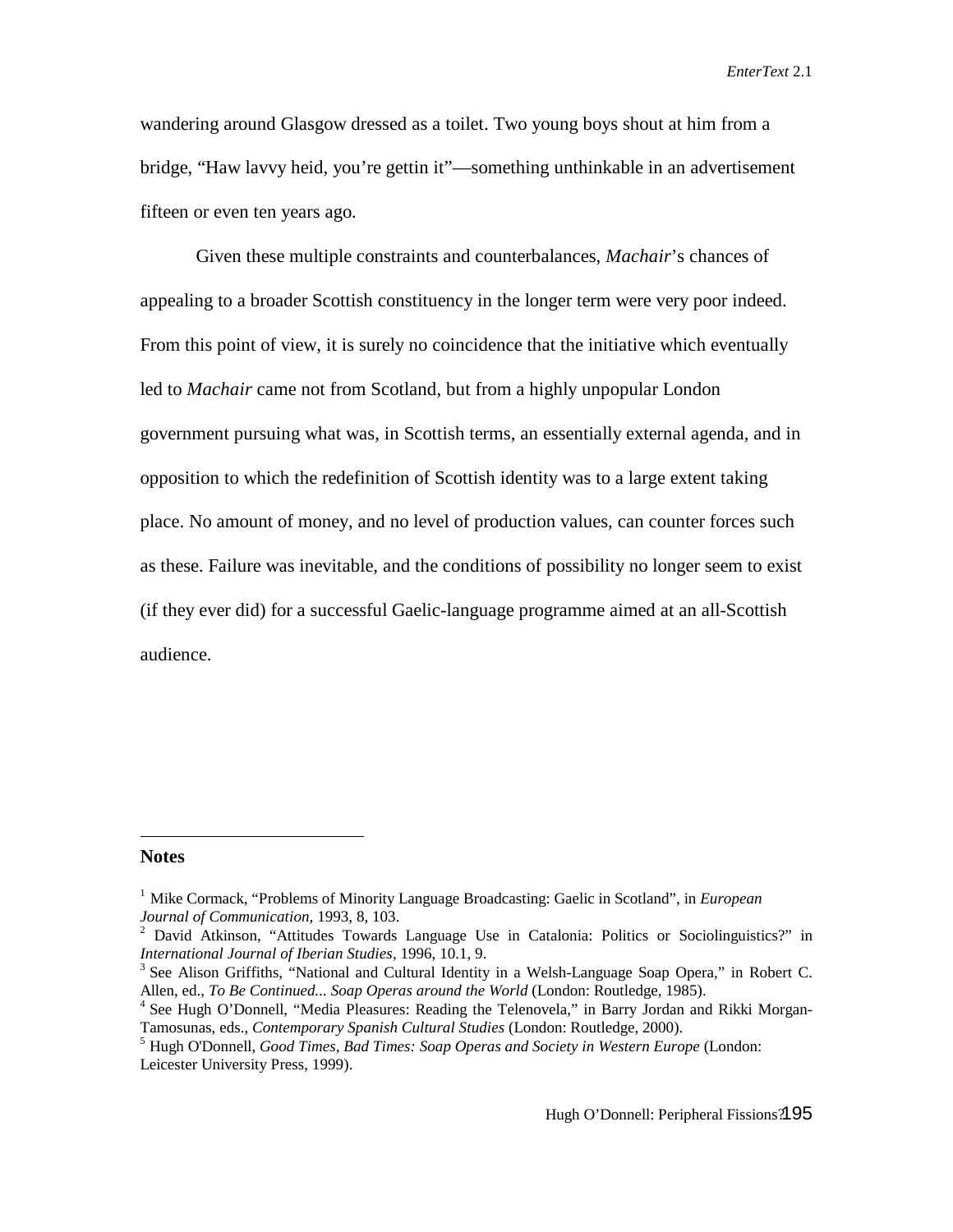<sup>6</sup> See Philip Schlesinger, "On National Identity: Some Conceptions and Misconceptions Criticized," in *Social Science Information,* 1987, 26, 2 and "Media, the Political Order and National Identity," in *Media, Culture and Society,* 1991, 13.3, 13.

7 See, for example, T. K. Oommen, *Citizenship, Nationality and Ethnicity* (Cambridge: Polity Press, 1997), 19.

<sup>8</sup> Christopher Ross, *Contemporary Spain: A Handbook* (London: Arnold, 1997), 88.

<sup>9</sup> This point is argued forcefully both by David McCrone in *Understanding Scotland: The Sociology of a Stateless Nation* (London: Routledge, 1992), and by Tom Devine in *The Scottish Nation, 1700-2000* (London: The Penguin Press, 1999), in particular in his final chapter "A Nation Reborn?"

<sup>10</sup> See Iarfhlaith Watson, "The Irish Language and Television: National Identity, Preservation, Restoration and Minority Rights," in *British Journal of Sociology*, 1994, 47.2, 256.

<sup>11</sup> See Martin McLoone, "Strumpet City: The Urban Working Class on Television," in Martin McLoone and John MacMahon, eds., *Television and Irish Society: 21 Years of Irish Television* (Dublin: RTÉ/IFI, 1984), 55-59.

<sup>12</sup> Watson, "The Irish language," 260.

<sup>13</sup> Ibid., 262.

 $\overline{a}$ 

<sup>14</sup> Christopher Ross, *Spain, 1812-1996* (London: Arnold, 2000), 45.

<sup>15</sup> Figures taken from the Socio-Linguistic Survey of 1996, in Maitena Etxebarría "The Basque Language: Ability and Usage," unpublished manuscript.

<sup>16</sup> Mike Cormack, "Programming for Cultural Defence: the Expansion of Gaelic Television," in *Scottish Affairs*, 1994, 6, 114-5.

<sup>17</sup> Devine, *The Scottish Nation*, 400.

<sup>18</sup> Iarfhlaith Watson, "A History of Irish Language Broadcasting: National Ideology, Commercial Interests and Minority Rights," in Mary J. Kelly and Barbara O'Connor, eds, *Media Audiences in Ireland* (Dublin: University College Dublin Press, 1997), 218.

<sup>19</sup> Richard Barbrook, "Broadcasting and National Identity in Ireland," in *Media, Culture and Society*, 1992, 14, 201.

 $20$  Iarfhlaith Watson, "A History of Irish Language Broadcasting," 223.

<sup>21</sup> See Janet Davies, ed., *Mercator Media Guide* (Cardiff: University of Wales Press, 1993), 100.

<sup>22</sup> Marcus Linklater, "The Media," in Marcus Linklater and Robin Denniston, eds., *Anatomy of Scotland*, (Edinburgh: Chambers, 1992).

 $^{23}$  Peter Meech and Richard Kilborn "Media and Identity in a Stateless Nation: The Media in Scotland," in *Media, Culture and Society*, 1992, 14.

<sup>24</sup> Cormack, "Problems of Minority Language Broadcasting," 108.

<sup>25</sup> See Cormack, "Programming for Cultural Defence," 125-6.

<sup>26</sup> *Glasgow Herald*, 7 January 1994

<sup>27</sup> Rhoda MacDonald, "Renaissance v. Preservation," in *Media Education Journal*, 1993, 14, 16.

28 Thomas Tufte, *Living with the Rubbish Queen: Telenovelas, Culture and Modernity in Brazil* (Luton: University of Luton Press, 2000), 87.

<sup>29</sup> Hugh O'Donnell, *Good Times, Bad Times*, 168.

 $30$  On their website (http://www.pausoka.com/esp/fr12.htm) the producers claim that this is "unique" for a television programme in southern Europe, but in fact the Greek soap opera *Lampsi* reached one thousand episodes considerably earlier (September 1996).

<sup>31</sup> Quoted in O'Donnell, *Good Times, Bad Times* 170.

<sup>32</sup> Iarfhlaith Watson, "A History of Irish Language Broadcasting," 226.

<sup>33</sup> Ibid., 225

<sup>34</sup> I would like to thank Aonghas MacNeacail, who wrote the lyrics of the theme song for *Machair*, for providing me with this English translation.

<sup>35</sup> Salvador Cardús, *Política de paper: premsa i poder a Catalunya 1981-1992* (Barcelona: Campana, 1995), 74.